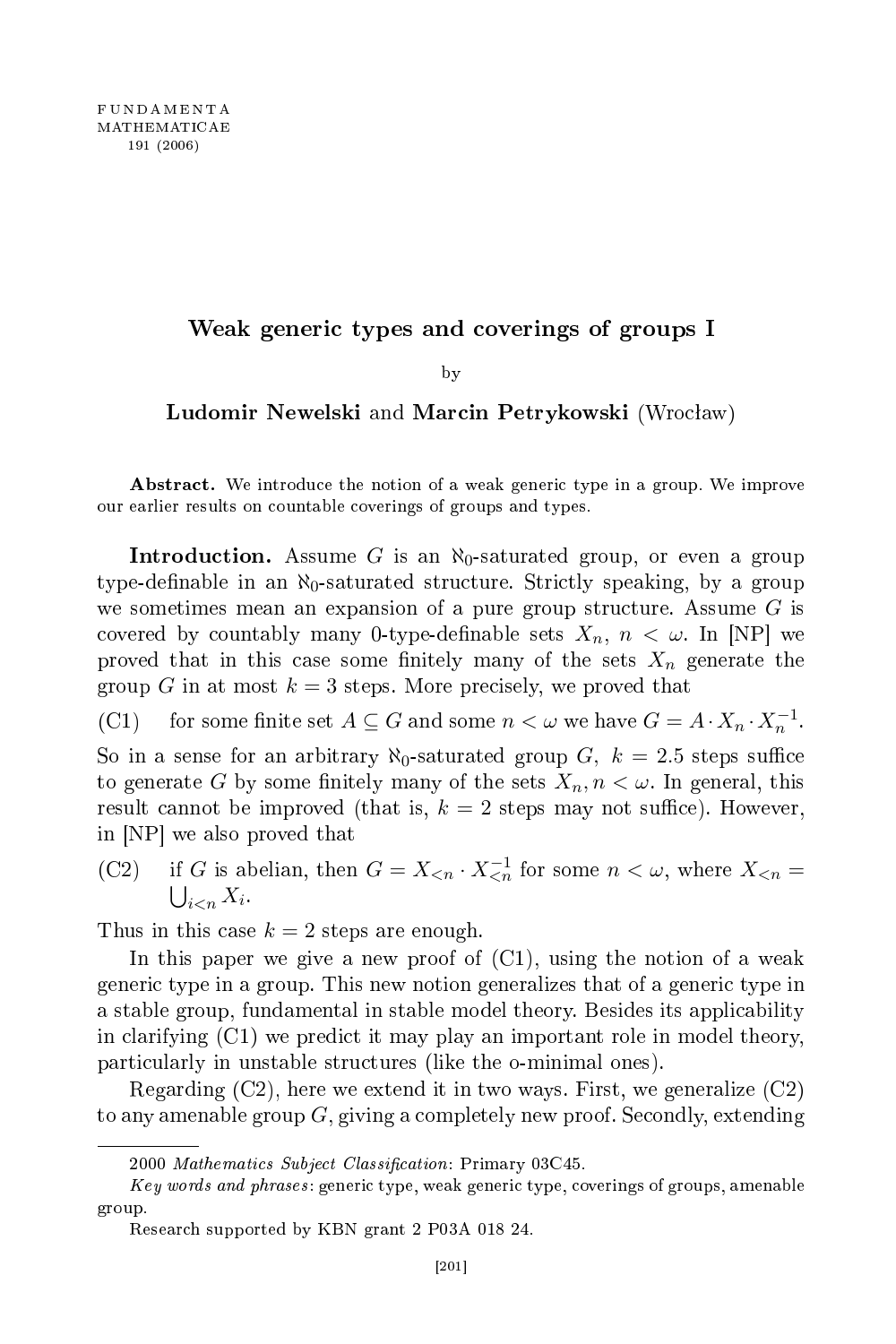the proof of  $(C2)$  from [NP], we prove a variant of  $(C2)$  for an arbitrary group  $G$ . This raises a fascinating possibility of existence of a combinatorial ounterpart of the Bana
h mean in any group. Unfortunately, thus far it is not lear to us what su
h a ounterpart should be.

In  $[NP]$  we also gave model-theory-free versions of  $(C1)$  and  $(C2)$ . Here we do the same, giving model-theory-free versions of the results announ
ed above. They are in fact equivalent to their model-theoretic counterparts, but less intuitive (at least to a model-theorist). Still, they may be appealing to a non-model-theorist.

Assume p is a complete type over  $\emptyset$  in a complete first order theory T. Let M be an  $\aleph_0$ -saturated model of T. Assume  $p(M) \times p(M)$  is covered by countably many 0-type-definable sets  $X_n$ ,  $n < \omega$ . We can regard  $p(M)$  as the set of vertices of a complete directed graph  $\Gamma$ . Then the sets  $X_n$ ,  $n < \omega$ , may be regarded as a colouring of the set of edges of  $\Gamma$  into countably many colours (so that one edge may have more than one colour). In  $[NP]$  we proved that in this ase

(C1 ′ any  $a, b \in p(M)$  may be connected by a path  $a, c_1, c_2, b$  of length 3 so that the edges  $\langle a, c_1 \rangle, \langle c_1, c_2 \rangle, \langle b, c_2 \rangle$  lie in  $X_{\leq n}$  for some  $n < \omega$ .

The proof in  $[NP]$  was a modification of the proof of  $(C1)$  there.

Here we introdu
e the notion of a -free and weakly -free extension of a type, generalizing the notion of a non-forking extension in a stable theory. Using this notion we give a new proof of  $(C1')$ . The notion of a weakly c-free extension orresponds to that of a weak generi type in a group in the same manner as the proof of  $(C1')$  in [NP] corresponds to the proof of  $(C1)$  there. We predict it may have more applications in unstable structures.

Possible counterparts of the extensions of  $(C2)$  announced above (like the case of amenable groups) in the case of coverings of types are more problemati
, and we do not pursue them here. We on
lude the paper with a set of problems.

Throughout we use standard model-theoretic notation. The results on amenable groups are due to the se
ond author, the rest of the paper is due to the first author.

We would like to thank Gabriel Sabbagh for interesting onversations on this paper.

**1. Weak generic types.** In this section we assume  $G$  is an  $\aleph_0$ -saturated group, or even a type-definable group in an  $\aleph_0$ -saturated model of a complete first order theory T. When G (or T) is stable, the notion of a generic type of elements of G was introduced by Poizat  $[P_0]$ . It became a fundamental notion in geometric model theory. In the stable case we can define generic types as follows [Wa, Pi].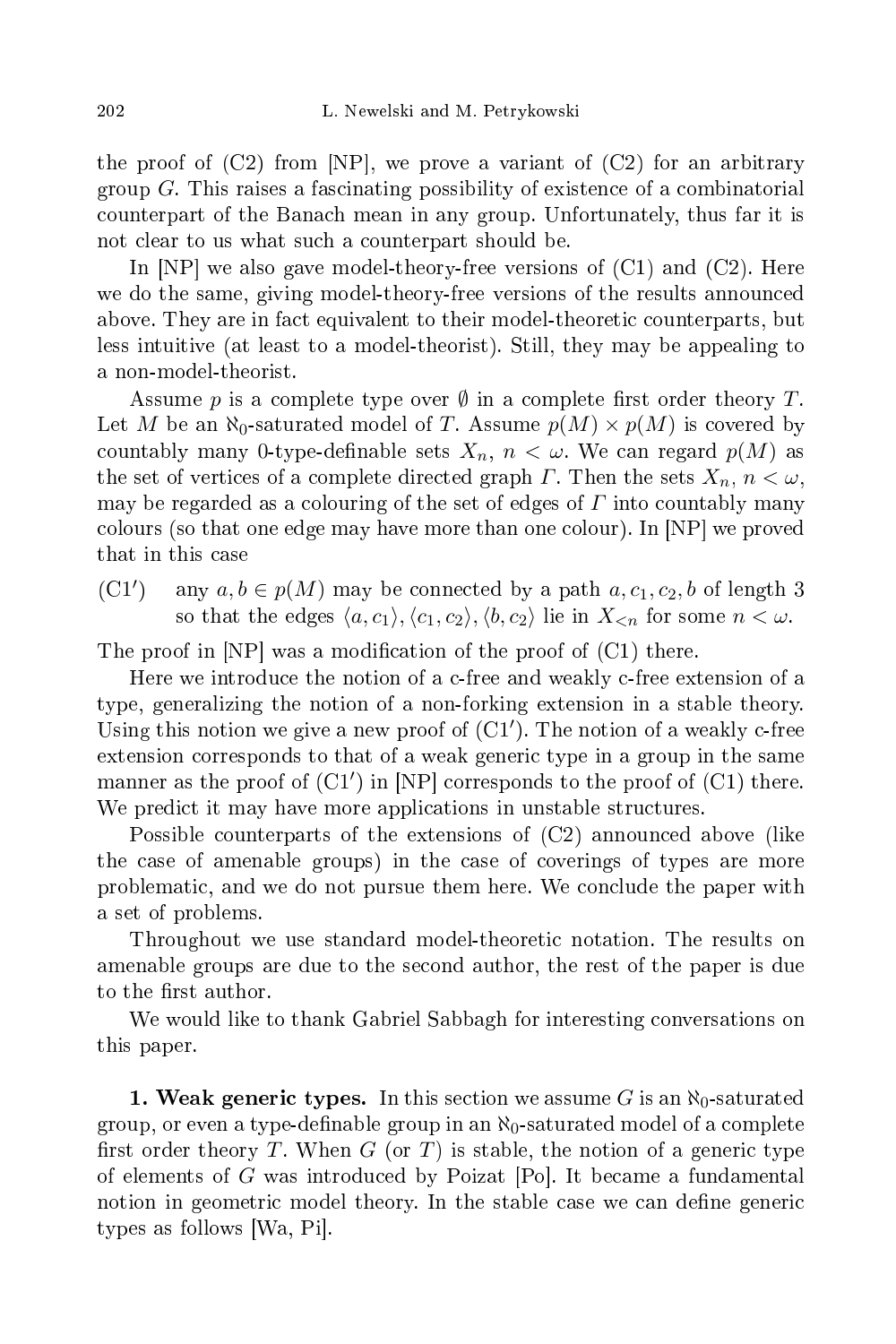DEFINITION 1.1. We say that a set  $X \subseteq G$  is (left) generic if some finitely many left G-translates of X cover G. We say that a formula  $\varphi(x)$  is (left) generic if the set  $\varphi(G)$  of elements of G realizing  $\varphi$  is (left) generic. Finally, we say that a type  $p(x)$  of elements of G is (left) generic if every formula  $\varphi(x)$  with  $p(x) \vdash \varphi(x)$  is (left) generic. By default, "generic" always means "left generic".

In the stable case left generic  $=$  right generic (defined by means of right translations) and each partial generic type extends to a complete generic type (over any set of parameters); moreover generi types may be hara
terized there by means of forking and translation-invariant ranks.

While Definition 1.1 is appealing by its simplicity, it does not work well in the unstable ontext. For instan
e, omplete generi types in the sense of Definition 1.1 may not exist in general. So in simple theories generic types are defined by extending the definition from the stable case, which refers to forking and ranks. However, in this paper we do apply Definition 1.1 in the general setting, and to over
ome its drawba
ks we dene a weaker notion, still capturing the sense of being a "not-so-small" subset of G. Suppose  $X = A \cup B$ is a generic subset of G. If B is not generic, then one could argue that A is "not-so-small". This justifies the following definition.

DEFINITION 1.2. We say that a set  $A \subseteq G$  is weak generic if  $A \cup B$  is generic for some non-generic  $B \subseteq G$ . We say that a formula  $\varphi(x)$  is weak generic if the set  $\varphi(G)$  is weak generic. A type  $p(x)$  of elements of G is weak *generic* if every formula  $\varphi(x)$  with  $p(x) \vdash \varphi(x)$  is weak generic.

We are interested mainly in the  $definable$  (weak) generic sets. For these purposes, the next lemma provides an alternative definition. In the case where G is type-definable in an  $\aleph_0$ -saturated structure M, in the next lemma and also throughout the paper by a "definable" subset of  $G$  we mean a "relatively definable" subset of  $G$ .

LEMMA 1.3. Assume U is a definable subset of G. Then the following onditions are equivalent.

- $(1)$  U is weak generic.
- (2) For some finitely many elements  $a_0, \ldots, a_{n-1} \in G$ , the set  $\bigcap_{i \leq n} a_i U^c$ is not generi
.
- (3) For some definable non-generic set  $V \subseteq G$ , the set  $U \cup V$  is generic.

*Proof.* (1)⇒(2). Assume U is weak generic. Hence for some non-generic set  $V \subseteq G$ , the set  $U \cup V$  is generic, meaning that for some finitely many elements  $a_0, \ldots, a_{n-1} \in G$  we have

$$
\bigcup_{i
$$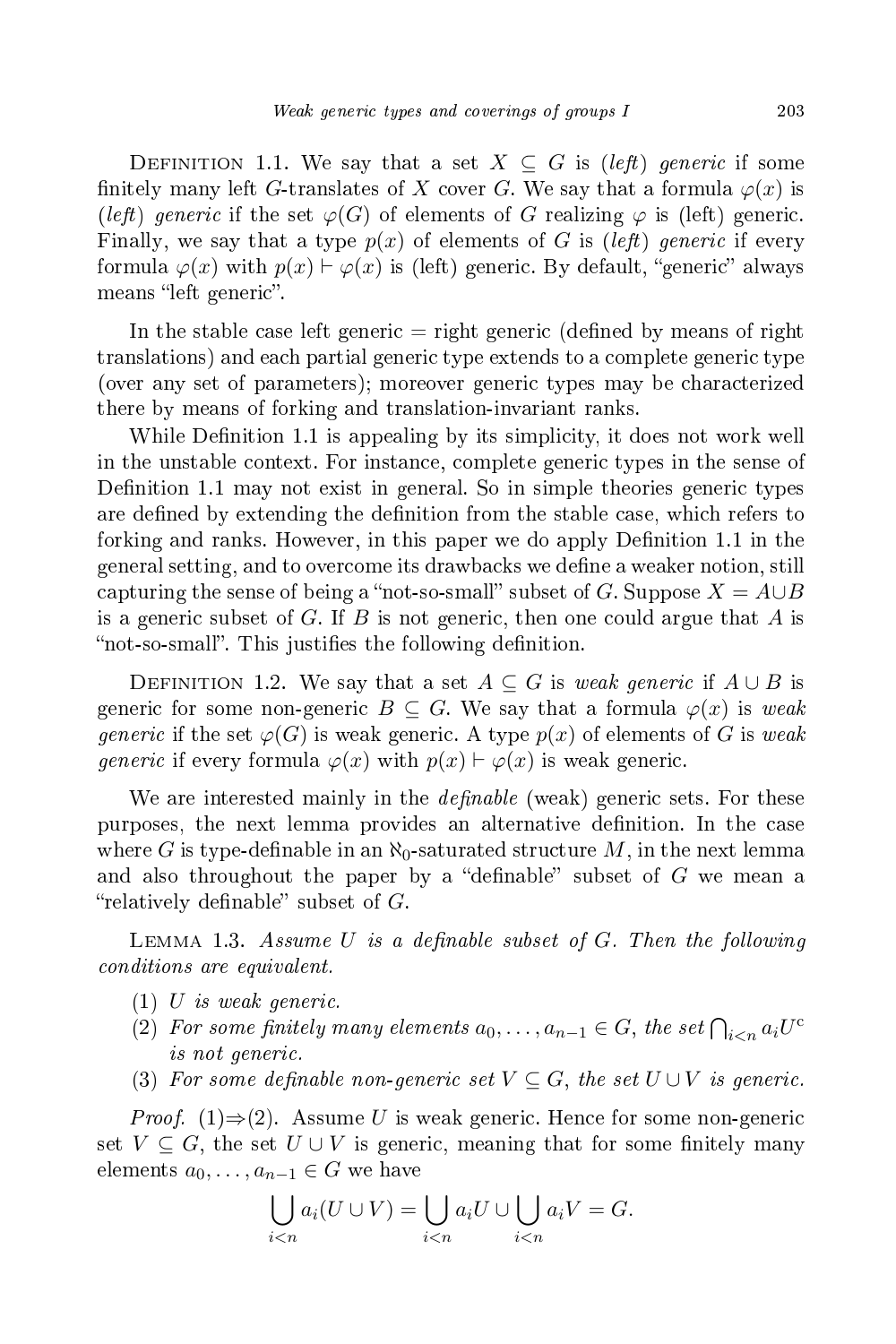This means that

$$
\bigcap_{i
$$

Since V is not generic, neither is  $\bigcup_{i \leq n} a_i V$ , and we are done.

(2)⇒(3). Let  $V = \bigcap_{i \le n} a_i U^c$ . We see that V is definable, not generic, and putting  $a_n = e$  (the neutral element of G), we find that  $G = \bigcup_{i \leq n} a_i(U \cup V)$ , hence  $U \cup V$  is generic.

 $(3) \Rightarrow (1)$  is trivial.

In the next lemma we give some basic properties of weak generic sets and types.

Lemma 1.4.

- (1) If  $U_1, U_2 \subseteq G$  are not weak generic, then  $U_1 \cup U_2$  is not weak generic.
- (2) Every (partial) weak generic type over  $A \subseteq G$  can be extended to a omplete weak generi type over A.

*Proof.* (1) Let  $V \subseteq G$  be non-generic. Since  $U_2$  is not weak generic,  $U_2 \cup V$ is not generic. Since  $U_1$  is not weak generic,  $U_1 \cup U_2 \cup V$  is not generic. Hence  $U_1 \cup U_2$  is not weak generic.

 $(2)$  follows from  $(1)$ .

We see that weak generic types exist. By Lemma 1.4, the set

 $WGen(A) = \{p \in S(A) : p \text{ is weak generic}\}\$ 

is closed and non-empty in  $S(A)$ . The next lemma explains the relationship between weak generic types and generic types, provided the latter exist.

Lemma 1.5.

- (1) If some weak generic type  $p(x) \in S(G)$  is generic, then all weak generic types  $q(x) \in S(A)$  are generic.
- (2) If there is just one weak generic type in  $S(A)$ , then it is generic.

*Proof.* (1) Suppose some weak generic type  $q(x) \in S(A)$  is not generic. Extending q to a weak generic type over G we can assume  $A = G$ . Then some definable generic set  $X \subseteq G$  can be divided into two non-generic definable sets A, B. Since X is generic, some left G-translate X' of X belongs to  $p(x)$ . Then the corresponding translates  $A', B'$  of  $A, B$  are also non-generic, and one of them belongs to  $p(x)$ , hence  $p(x)$  is not generic.

 $(2)$  A similar proof.  $\blacksquare$ 

By Lemma 1.5, in the stable case weak generic  $=$  generic (for types and definable sets). As an example notice that if  $G = (G, \cdot, <, \ldots)$  is o-minimal, then there are exactly two complete weak generic types, corresponding to  $+\infty$  and  $-\infty$ , and they are not generic. Hence in (2) the assumption that there is only one weak generic type cannot be weakened. Description of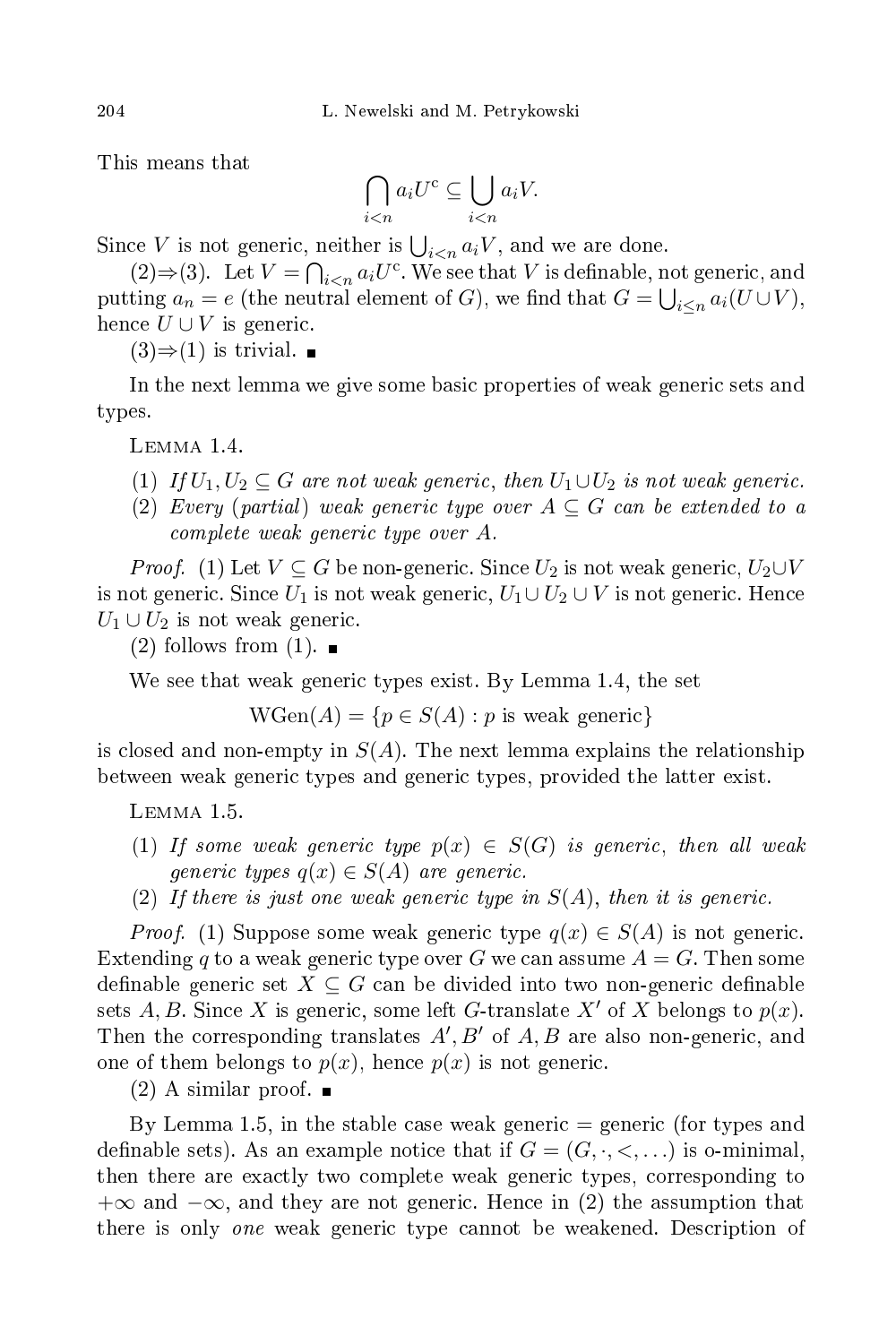weak generic types in other groups definable in o-minimal structures is more ompli
ated; it will appear in a forth
oming paper by the se
ond author.

The next proposition shows that weak genericity is related to generating  $G$ . We identify sets of types with subsets of the model consisting of the elements realizing the types from these sets. That is, if  $P \subseteq S(\emptyset)$ , then sometimes we identify  $P$  with the set  $P(G) = \bigcup \{p(G) : p \in P\}$ . Also, if  $P$  is open (closed, Borel etc.), then we call the set  $P(G)$  open (closed, Borel, etc.). In particular, a closed subset of  $G$  is just a 0-type-definable one, and a clopen subset of G is just a 0-definable one. For a formula  $\varphi(x)$ ,  $[\varphi]$  denotes the class of types containing  $\varphi$ . We adopt a similar notation for types.

PROPOSITION 1.6. Assume  $P \subseteq WGen(\emptyset)$  is non-empty and relatively open. Then for some finite  $A \subseteq G$  we have  $G = A \cdot P(G) \cdot P(G)^{-1}$ .

*Proof.* Choose a non-empty 0-definable subset U of G with  $P \supseteq WGen(\emptyset)$  $\cap [U] \neq \emptyset$ . We can assume that  $P = WGen(\emptyset) \cap [U]$ . Hence U is weak generic. Choose a definable non-generic set  $V \subseteq G$  such that  $U \cup V$  is generic. Choose a finite set  $A \subseteq G$  with  $G = A \cdot (U \cup V)$ . We prove that

(\*) the set 
$$
(U \cup V) \setminus P(G)
$$
 is not generic.

Suppose not. Then there is a finite set  $B \subseteq G$  with  $B \cdot ((U \cup V) \setminus P(G))$  $= G$ . By compactness, for some 0-definable set W with  $P(G) \subseteq W \subseteq U$ we have  $B \cdot ((U \cup V) \setminus W) = G$ , i.e. the set  $(U \cup V) \setminus W$  is generic. Since  $(U \cup V) \setminus W \subseteq V \cup (U \setminus W)$ , it follows that the set  $U \setminus W$  is weak generic. But  $[U \setminus W] \cap WGen(\emptyset) = \emptyset$ , contradicting Lemma 1.4(2).

To finish the proof, we show that  $G = A \cdot P(G) \cdot P(G)^{-1}$ , that is, for every  $g \in G$  there is some  $h \in P(G)$  with  $g \cdot h \in A \cdot P(G)$ .

If not, then there is some  $g \in G$  such that for every  $h \in P(G)$  we have  $g \cdot h \notin A \cdot P(G)$ . Still  $g \cdot h \in A \cdot (U \cup V)$ , hence  $g \cdot h \in A \cdot ((U \cup V) \setminus P(G))$ and  $P(G) \subseteq g^{-1} \cdot A \cdot ((U \cup V)) \setminus P(G)$ ). We see that

 $U \cup V = ((U \cup V) \setminus P(G)) \cup P(G) \subseteq (\{e\} \cup g^{-1} \cdot A) \cdot ((U \cup V) \setminus P(G)),$ and  $G = A \cdot (\{e\} \cup g^{-1} \cdot A) \cdot ((U \cup V) \setminus P(G))$ , contradicting (\*).

Using Proposition 1.6 we may give a new proof of  $[NP, Theorem 2.1],$ whi
h we restate as Corollary 1.7 below.

COROLLARY 1.7. Assume an  $\aleph_0$ -saturated group G is covered by some 0-type-definable sets  $X_n$ ,  $n < \omega$ . Then for some finite  $A \subseteq G$  and some  $n < \omega$  we have  $G = A \cdot X_n \cdot X_n^{-1}$ .

*Proof.* At the level of types,  $S(\emptyset)$  is covered by countably many closed sets  $[X_n]$ ,  $n < \omega$ . Hence by the Baire category theorem, for some n, the set  $[X_n] \cap WGen(\emptyset)$  has non-empty relative interior in WGen $(\emptyset)$ . We apply Proposition 1.6.  $\blacksquare$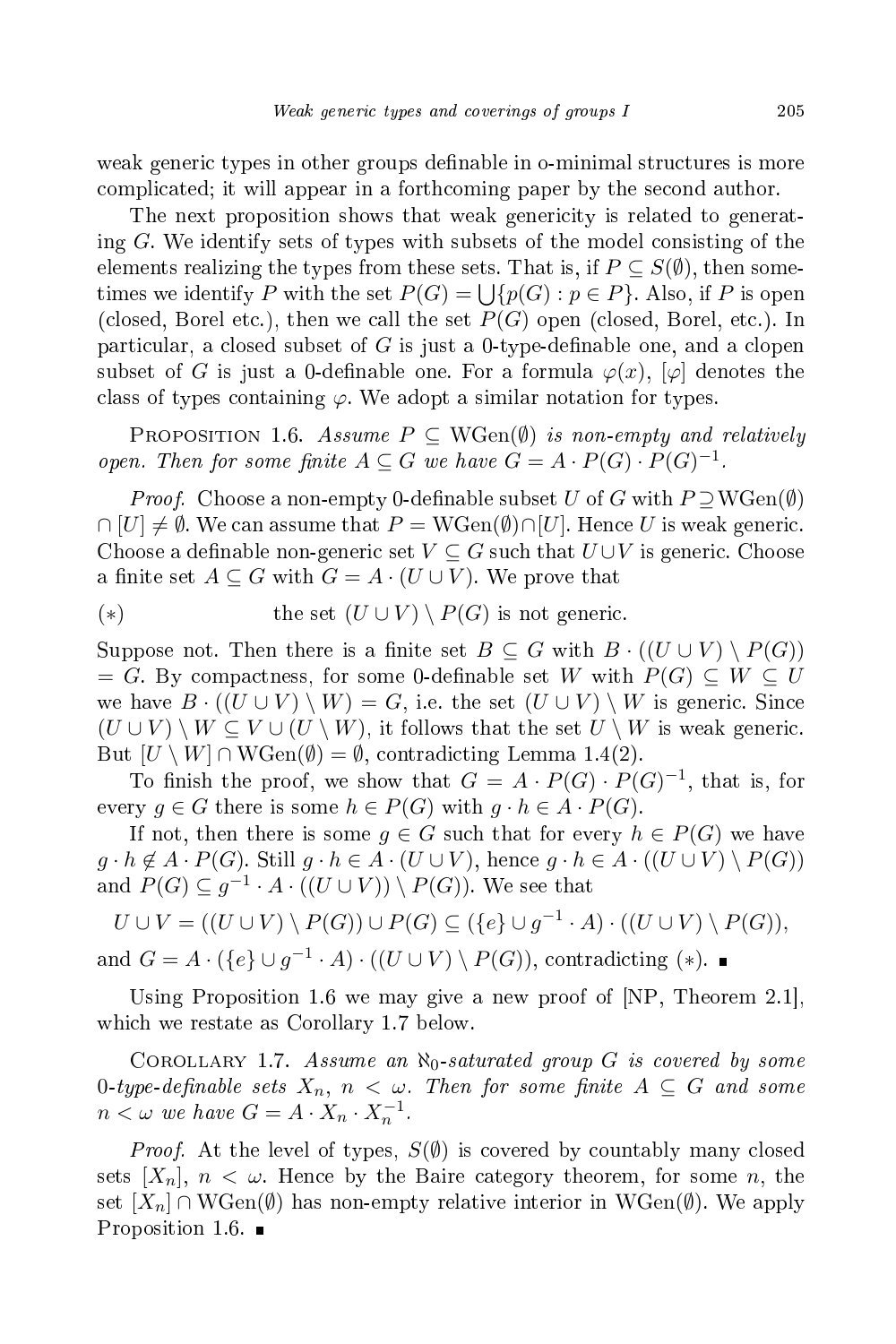If the theory of G is simple, generic types are usually defined via forking. Namely, we say that a formula  $\varphi(x, a)$  is generic in G if for every  $b \in G$ , the formula  $\varphi(b \cdot x, a)$  does not fork over  $\emptyset$  (see [Wa]). Here we will call a formula with this property *f-generic*, to distinguish it from the notion from Definition 1.1. Similarly, we call a type *f-generic* if every formula it implies is f-generic. The next lemma shows that in simple theories "weak generic" and "f-generic" are related.

LEMMA 1.8. If Th(G) is simple and  $\varphi(x,a)$  is weak generic in G, then  $\varphi(x,a)$  is *f*-generic.

*Proof.* We may assume  $a = \emptyset$ . Let  $V = \varphi(G)$  and choose a non-generic definable set  $U \subseteq G$  with  $U \cup V$  generic. Choose a finite set  $A \subseteq G$  with  $A \cdot (U \cup V) = G$ . Suppose for contradiction that  $\varphi(x)$  is not f-generic. Then each translate of  $V$  and also any union of finitely many such translates is not f-generic (see [Wa]). Let  $\psi(x)$  be a formula defining the set  $A \cdot V$ . Since  $\psi$  is not f-generic, some left translate of  $\psi$  forks over  $\emptyset$ . In simple theories, forking = dividing, hence we find an infinite indiscernible sequence  $b_i, \, i < \omega,$ with  $\bigcap_i b_i \cdot A \cdot V = \emptyset$ . So, for some  $n < \omega$  we have  $\bigcap_{i < n} b_i \cdot A \cdot V = \emptyset$ .

To reach a contradiction, we will prove that  $U$  is generic. We know that  $A \cdot (U \cup V) = G$ . Hence also  $b_i \cdot A \cdot U \cup b_i \cdot A \cdot V = G$  for every  $i < n$ . Thus

$$
G \setminus \bigcup_{i < n} b_i \cdot A \cdot U \subseteq \bigcap_{i < n} b_i \cdot A \cdot V = \emptyset,
$$

meaning that  $\bigcup_{i \leq n} b_i \cdot A \cdot U = G$ , a contradiction.

Usually in the simple unstable case, generic types (in the sense of Definition 1.1) do not exist in a group  $G$ ; however, weak generic types do, and by Lemma 1.8 they form a closed subset of the set of f-generic types. As usual with simple theories, we know of no example where in a group  $G$  with simple theory an f-generic formula is not weak generic.

2. The case where two steps suffice. Again assume  $G$  is an  $\aleph_0$ saturated group, covered by countably many 0-type-definable sets  $X_n$ ,  $n < \omega$ . In  $[NP]$  and in Section 1 we showed that in general G as a group is generated by some finitely many of the sets  $X_n$  in  $k = 2.5$  steps. Sometimes  $k = 2$  steps suffice, that is, for some n,  $G = X_{\leq n} \cdot X_{\leq n}^{-1}$ , where  $X_{\leq n} = \bigcup_{i \leq n} X_i$ . In [NP] we proved that it is so when  $G$  is abelian or stable. Here we improve this result by replacing "abelian" with "amenable". Also, we give a uniform proof for both the amenable and stable cases.

Recall  $|W|$  that a group G is amenable if there exists a finitely additive measure  $\mu$  on  $\mathcal{P}(G)$  such that  $\mu(G) = 1$  and  $\mu$  is left-invariant (i.e.  $\mu(g \cdot A) =$  $\mu(A)$  for every  $q \in G$  and  $A \subseteq G$ . We call any such  $\mu$  a *Banach mean* on G. Amenable groups form a large class, including solvable groups, and more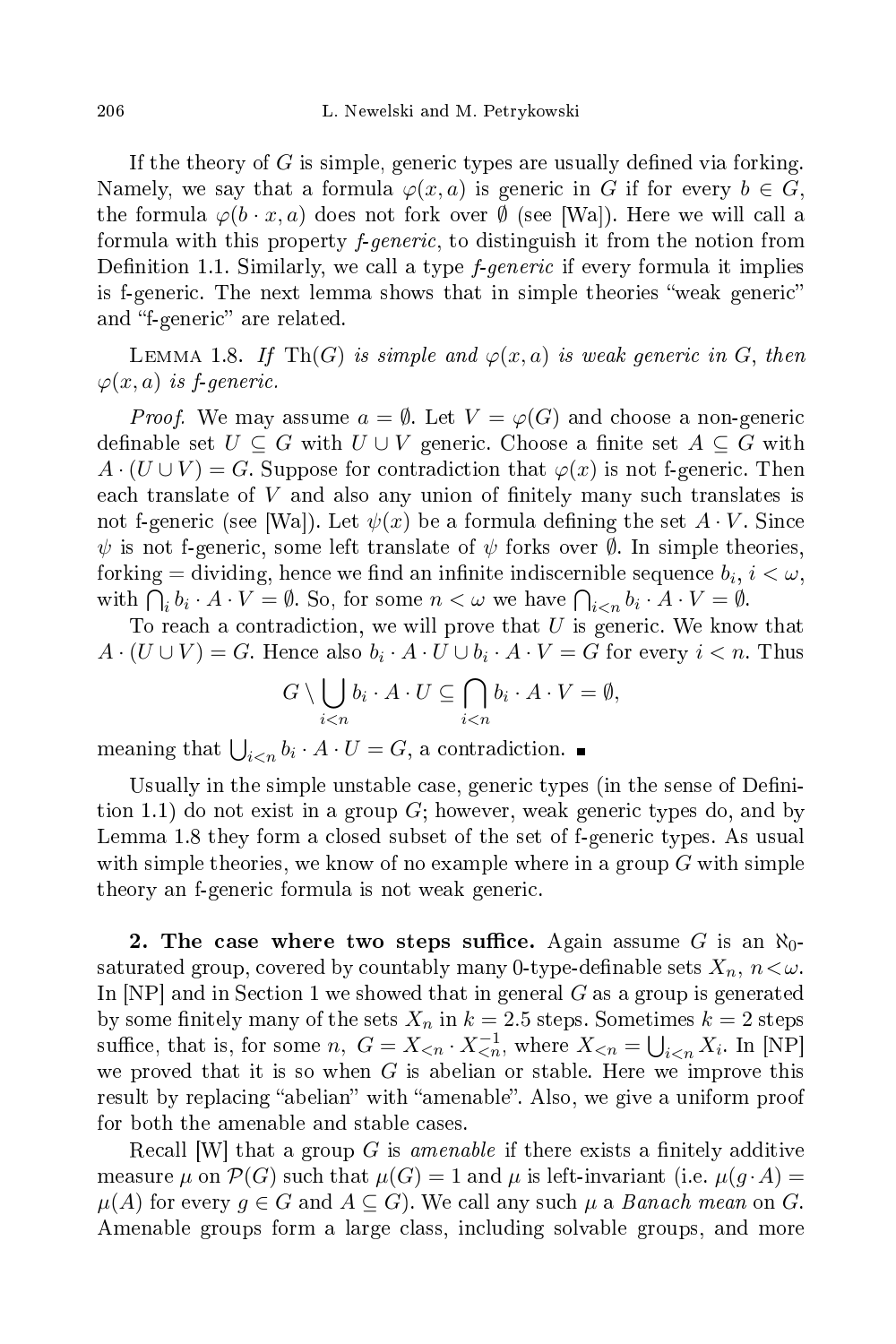generally all groups without a paradoxi
al de
omposition. However, no nonabelian free group is amenable. Any stable group is also "amenable" in the following weak sense.

PROPOSITION 2.1. Assume G is stable. Then there is a finitely additive left-invariant measure  $\mu$  with  $\mu(G) = 1$ , defined on the algebra  $\mathrm{Def}(G)$  of all definable subsets of  $G$ .

*Proof.* Let G be the set of generic types of G (over  $\text{acl}^{eq}(\emptyset)$ ). As pointed out in [Ne1],  $G$  is a compact topological group, with the topology induced from  $S(\text{acl}^{eq}(\emptyset))$ . The group operation is the independent multiplication of types:  $r_1 * r_2 = \text{stp}(a_1 \cdot a_2)$ , where  $a_1$  and  $a_2$  are independent realizations of  $r_1, r_2$  respectively. The generic type of the connected component  $G^0$  of G is the identity element of G. Let  $\nu$  be the Haar measure on G. Then  $\nu$  induces a measure  $\mu$  on Def(G) as follows. Let  $\varphi(x,a)$  be a formula. We associate with  $\varphi$  the set

 $V_{\varphi} = \{r \in \mathcal{G} : \varphi(x, a) \text{ belongs to the non-forking extension of } r\}.$ 

It is a relatively clopen subset of G. We define  $\mu(\varphi(G, a))$  as  $\nu(V_{\varphi})$ . This

The proof of Proposition 2.1 shows that in fact  $\mu$  may be extended to the σ-algebra of sets generated by Def(G), and  $\mu$  is σ-additive. We will not need this, however. We will use the following lemma on finitely additive measures.

LEMMA 2.2. Assume X is a set and  $\mu$  is a finitely additive finite measure on an algebra A of subsets of X. Assume for some  $\varepsilon > 0$  we have a family  $A_n$ ,  $n < \omega$ , of sets from A with  $\mu(A_n) > \varepsilon$  for all n. Then for some increasing sequence  $(n_k)_{k\leq \omega}$  of natural numbers, and each  $i < \omega$ ,

 $\mu(A_{n_0}\cap\cdots\cap A_{n_i})>0.$ 

*Proof.* First we prove that under the assumptions of the lemma,

(\*) there are  $n < \omega$  and  $\varepsilon' > 0$  such that the set  $\{m : \mu(A_n \cap A_m) > \varepsilon'\}$  is infinite.

If not, for every  $n < \omega$  and  $\varepsilon' > 0$ , the set  $\{m : \mu(A_n \cap A_m) > \varepsilon'\}$  is finite. Let k be a positive integer such that  $\mu(A_n) > 2/k$  for every  $n < \omega$ . Put  $n_0 = 0$  and for each  $i = 1, ..., k - 1$  choose recursively  $n_i < \omega$  so that for all  $j < i, \; \mu(A_{n_i} \cap A_{n_j}) < 1/(ki)$ . We have

$$
1 \ge \mu\left(\bigcup_{i=0}^{k-1} A_{n_i}\right) = \sum_{i=0}^{k-1} \mu\left(A_{n_i} \setminus \bigcup_{j \sum_{i=0}^{k-1} \left(\frac{2}{k} - \frac{1}{k}\right) = 1,
$$

a ontradi
tion.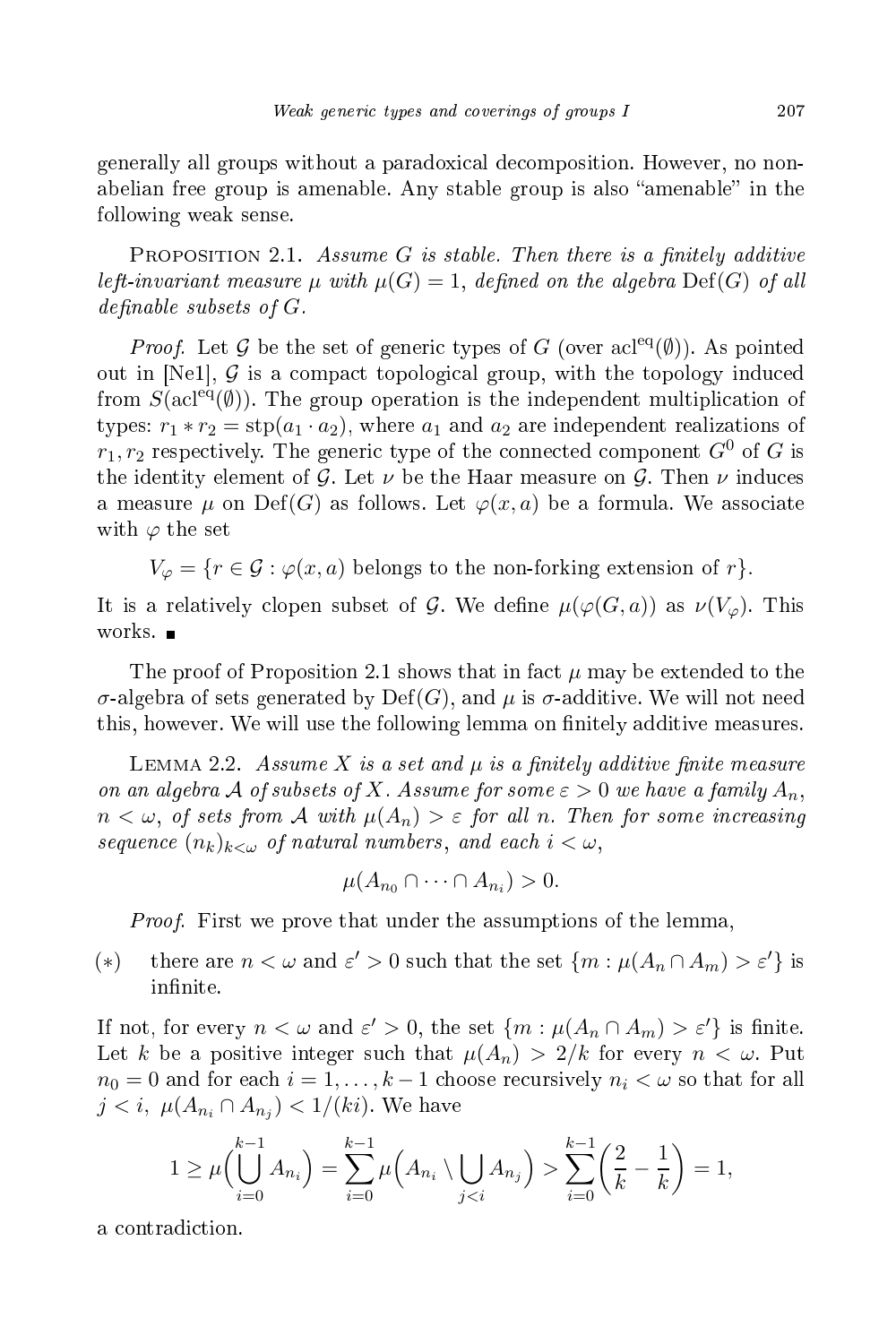Having proved  $(*)$ , we define recursively numbers  $n_k, k < \omega$ , so that for each  $k < \omega$  we have

(\*\*) for some  $\varepsilon' > 0$ , the set  $Z = \{m : \mu(A_{n_0} \cap \cdots \cap A_{n_k} \cap A_m) > \varepsilon'\}$  is infinite.

For  $k = 0$  we define  $n_0$  by (\*). For the recursion step, suppose we have defined  $n_0, \ldots, n_k$  so that (\*\*) holds. We will define  $n_{k+1}$ . Let  $X' = A_{n_0} \cap \cdots \cap A_{n_k}$ and for  $m \in Z$  set  $A'_m = X' \cap A_m$ . We see that  $X'$  and  $A'_m, m \in Z$ , satisfy the assumptions of the lemma for the restricted  $\mu$ , so that in this situation (\*) holds. Let  $n_k$  be the n furnished by (\*). This finishes the construction and the proof.  $\blacksquare$ 

THEOREM 2.3. If  $G$  is stable or amenable, and  $G$  is covered by countably many 0-type-definable sets  $X_n$ ,  $n < \omega$ , then  $G = X_{\leq n} \cdot X_{\leq n}^{-1}$  for some  $n < \omega$ .

*Proof.* Stability and amenability of G together imply that there exists a finitely additive left-invariant measure  $\mu$  on  $\mathrm{Def}(G)$  with  $\mu(G) = 1$ . For the sake of contradiction assume that for any  $n < \omega$  we can find  $a_n \in G \setminus X_{\leq n}$ .  $X_{\leq n}^{-1}$ . By compactness there is a formula  $\varphi_n(x)$  such that  $X_{\leq n} \subseteq \varphi_n(G)$  and  $a_n \notin \varphi_n(G) \cdot \varphi_n(G)^{-1}$ . We have

$$
G = \neg \varphi_n(G) \cup a_n \cdot \neg \varphi_n(G).
$$

Since  $\mu(\neg \varphi_n(G)) = \mu(a_n \cdot \neg \varphi_n(G))$ , it follows that  $\mu(\neg \varphi_n(G)) \geq 1/2$  for each  $n < \omega$ . By Lemma 2.2 we are able to choose an increasing sequence  $(n_k)_{k<\omega}$  with

$$
\mu(\neg\varphi_{n_0}(G)\cap\cdots\cap\neg\varphi_{n_k}(G))>0
$$

for every  $k < \omega$ . On the other hand,  $\{\varphi_{n_k}(G): k < \omega\}$  is a family of definable sets covering  $G,$  so we can choose a finite subcovering  $\{\varphi_{n_k}(G): k < K\}$  (for some  $K < \omega$ ). Then  $\mu(\bigcap_{k \leq K} \neg \varphi_{n_k}(G)) = \mu(\emptyset) = 0$ , a contradiction.

In particular, the conclusion of Theorem 2.3 holds when  $G$  is abelian (sin
e ea
h abelian group is amenable). This spe
ial ase was already proved in  $[NP]$ . However, the proof of Theorem 2.3 is completely different. The proof in |NP| is in a way more direct and it does not refer to such an ambiguous and ineffective object as a Banach mean on a group. One could wonder if it is possible to extend the proof from  $[NP]$  to deal not only with abelian groups, but also with some other amenable groups, like for instan
e the nilpotent or solvable ones. We have found however another striking way to generalize the proof from [NP]. For  $X \subseteq G$  and  $a, x \in G$ , let  $x^a$  denote  $a^{-1}xa$  and  $X^a = \{x^a : x \in X\}.$  We have the following theorem.

THEOREM 2.4. Assume G is an  $\aleph_0$ -saturated group covered by countably many 0-type-definable sets  $X_n$ ,  $n < \omega$ . Then for some finite set  $A \subseteq G$  and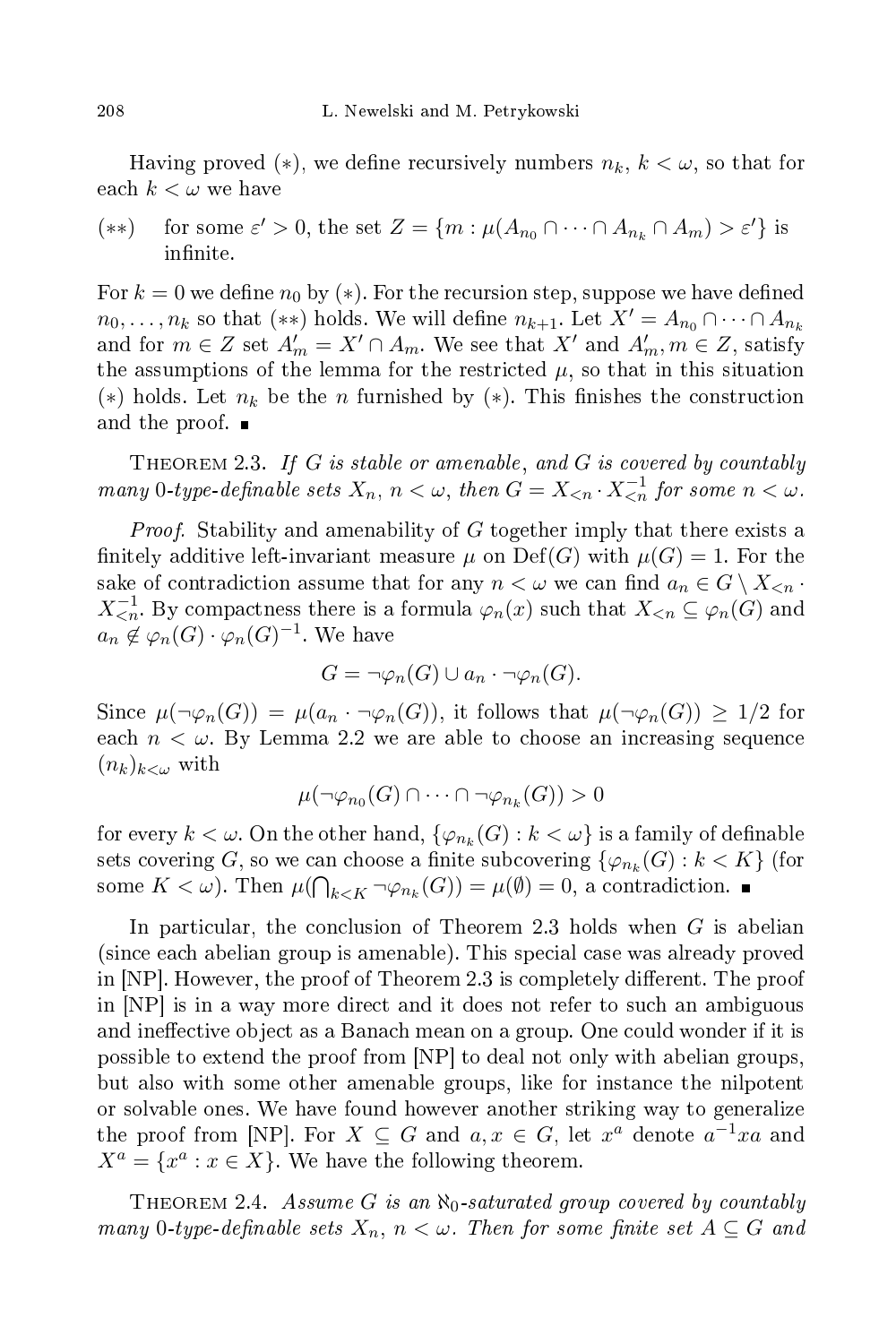some  $n < \omega$  we have

$$
G = \bigcup_{a \in A} (X_{\leq n} \cdot X_{\leq n}^{-1})^a,
$$

that is, G is covered by the set of a-conjugates of  $X_{\leq n} \cdot X_{\leq n}^{-1}$ ,  $a \in A$ .

When G is amenable, Theorem 2.4 follows from Theorem 2.3 (with A  $= \{e\}$ ). Before the proof we recall a construction from [Ne2, NP].

Assume X is a compact topological space covered by a family  ${\cal A}$  of subsets of X. We define an increasing sequence  $Z_{\alpha}$ ,  $\alpha \in \{-1\} \cup \text{Ord}$ , of open subsets of X. We put  $Z_{-1} = \emptyset$ ,  $Z_{\alpha+1} = \bigcup$ of X. We put  $Z_{-1} = \emptyset$ ,  $Z_{\alpha+1} = \bigcup_{A \in \mathcal{A}} \text{int}(Z_{\alpha} \cup A)$  and for limit  $\alpha$ ,  $Z_{\alpha} = \bigcup_{\beta < \alpha} Z_{\beta}$ . The sequence  $(Z_{\alpha})$  is called the *open analysis* of X with respect to  ${\mathcal A}$ . By the Baire category theorem if  ${\mathcal A}$  is a countable family of closed sets covering X, then  $Z_{\alpha} = X$  for some  $\alpha$ .

*Proof.* The proof of Theorem 2.4 will be a modification of the proof of [NP, Theorem 3.1], where G is abelian. Let  $Y = S(\emptyset)$  and  $Y_n = S(\emptyset) \cap$  $[X_n(x)]$ . Let  $Z_\alpha$ ,  $\alpha \in \{-1\} \cup \text{Ord}$ , be the open analysis of Y with respect to  $Y_n$ ,  $n < \omega$ . So  $Z_\alpha = Y$  for some  $\alpha$ . For a closed set  $C \subseteq Y$  let  $\gamma(C)$  be the minimal ordinal (or  $-1)$  such that  $C \subseteq Z_{\gamma(C)}.$  So  $\gamma(\emptyset) = -1$  and by compactness, for each closed C,  $\gamma(C)$  equals  $-1, 0$ , or is a successor ordinal.

Suppose the theorem fails. We define recursively 0-definable sets  $A_n\subseteq G,$ elements  $a_n \in G$  and closed sets  $C_n \subseteq Y$ ,  $n < \omega$ , so that the following hold.

- (a)  $C_n = \{ \text{tp}(a) : a \in A_n \}.$
- (b) For every  $U \subseteq n$ ,  $a_U a_n a_U^{-1}$  is not of the form  $h_1 h_2^{-1}$  for any  $h_1, h_2 \in$  $G \backslash A_n$ . Here  $a_U = a_{i_0} \cdots a_{i_{k-1}}$ , where  $i_0 < \cdots < i_{k-1}$  is the increasing enumeration of U. For  $U = \emptyset$  we stipulate  $a_U = e$ , the neutral element of G.
- (c) For all  $k < \omega$  and all  $i_0 < \cdots < i_k < \omega$ , if  $Y \cap C_{i_0} \cap \cdots \cap C_{i_{k-1}} \neq \emptyset$ , then

$$
\gamma(Y \cap C_{i_0} \cap \dots \cap C_{i_k}) < \gamma(Y \cap C_{i_0} \cap \dots \cap C_{i_{k-1}}).
$$

Assume we have defined  $A_i, C_i, a_i$  for all  $i < n$ . We choose  $N < \omega$  so that for every  $k < \omega$  and all  $i_0 < \cdots < i_k < \omega$  with  $Y \cap C_{i_0} \cap \cdots \cap C_{i_{k-1}} \neq \emptyset$ ,

$$
(Y \cap C_{i_0} \cap \dots \cap C_{i_{k-1}}) \setminus Z_{\gamma-1} \subseteq Y_{\leq N},
$$

where  $\gamma = \gamma(Y \cap C_{i_0} \cap \cdots \cap C_{i_{k-1}}).$ 

Let  $A = \{a_U : U \subseteq n\}$ . Since  $G \neq \bigcup_{a \in A} (X_{\leq N} X_{\leq N}^{-1})^a$ , by compactness there is a formula  $\varphi(x)$  over  $\emptyset$  such that  $X_{\leq N} \subseteq \varphi(G)$  and

$$
G \neq \bigcup_{a \in A} (\varphi(G)\varphi(G)^{-1})^a.
$$

We put  $A_n = G \setminus \varphi(G)$ , choose  $a_n \in G \setminus \bigcup_{a \in A} (\varphi(G) \varphi(G)^{-1})^a$  and define  $C_n$ accordingly. Then (a) and (b) hold. The choice of N ensures (c).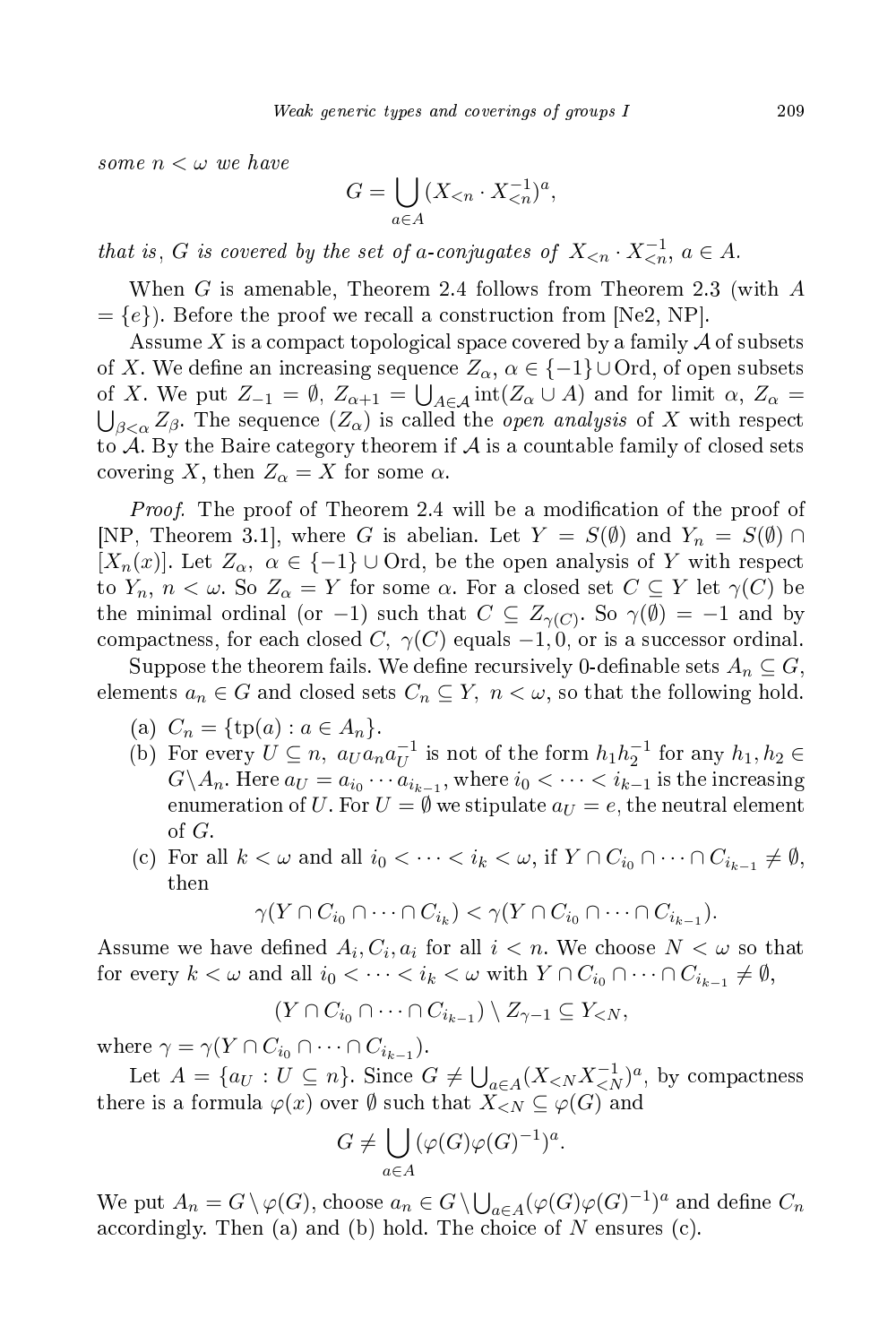Since there is no infinite decreasing sequence of ordinals, the family of closed sets  $C_n$ ,  $n < \omega$ , has no infinite subfamily with the finite intersection property. It follows that

(d) Every infinite set  $I \subseteq \omega$  has a finite subset  $I'$  with  $\bigcap_{n \in I'} A_n = \emptyset$ .

Now we sketch the idea of the proof. If the sequence  $(A_n, a_n)_{n<\omega}$  is orderindis
ernible with respe
t to all relations

$$
a_{i_0} \cdots a_{i_{k-1}} \in A_j
$$
  $(i_0 < \cdots < i_{k-1} < \omega, j < \omega),$ 

then we easily reach a contradiction. Namely, for  $j \notin \{i_0, \ldots, i_{k-1}\}\$ , by (d) we have

$$
h_2 = a_{i_0} a_{i_1} \cdots a_{i_{k-1}} \notin A_j.
$$

Say,  $i_0 < \cdots < i_{l-1} < j < i_l < \cdots < i_{k-1}$ . If also  $h_1 = a_{i_0} \cdots a_{i_{l-1}} a_j a_{i_l} \cdots$  $a_{i_{k-1}} \not\in A_j$ , then

$$
h_1 h_2^{-1} = a_{i_0} \cdots a_{i_{l-1}} a_j a_{i_{l-1}}^{-1} \cdots a_{i_0}^{-1}
$$

would contradict (b). So  $a_{i_0} \cdots a_{i_{l-1}} a_j a_{i_l} \cdots a_{i_{k-1}} \in A_j$ . By indiscernibility,  $a_0 \cdots a_n \in A_0 \cap \cdots \cap A_n$  for all  $n < \omega$ , contradicting (d) again.

This reasoning would lead to a contradiction even if we had an infinite subsequence of  $(A_n, a_n)_{n<\omega}$  order-indiscernible in the above sense. However, since here we need indiscernibility with respect to infinitely many relations, we cannot hope for such a subsequence to exist. Instead, in  $[NP]$  we introduce a notion of  $(\alpha, k)$ -indiscernibility (where  $\alpha < \omega_1, k < \omega$ ), which approximates full order-indis
ernibility.

Let  $\alpha$  be the order type of the set

$$
\Omega = \{ \gamma(Y \cap C_{i_0} \cap \dots \cap C_{i_{k-1}}) : k < \omega \text{ and } i_0 < \dots < i_{k-1} < \omega \}.
$$

Since  $\Omega$  is countable,  $\alpha < \omega_1$ . Now we work with an  $(\alpha, 0)$ -indiscernible subsequence of  $(A_n, a_n)_{n<\omega}$ , reaching a contradiction precisely as in [NP].

The proofs of Theorem 2.4 and its predecessor, [NP, Theorem 3.1], remain mysterious to us. Theorem 2.3 suggests that in the special case where  $G$  is abelian, Theorem 2.4 just tells us something about the amenability of G. But Theorem 2.4 is about an arbitrary group, possibly non-amenable. This suggests a possibility of finding a combinatorial counterpart of the Banach mean in an arbitrary group. This may require improving Theorem 2.4 in a way that we will try to suggest now.

Corollary 1.7 says that for some finite  $A \subseteq G$  and some  $n^* < \omega$  we have  $G = A \cdot X_{n^*} \cdot X_{n^*}^{-1}$ . Our feeling is that this means that  $X_{n^*}$  is large in some sense. Now suppose we refine our covering, presenting each  $X_n$  as a union of countably many 0-type-definable sets  $X_{n,k}$ ,  $k < \omega$ . If  $X_{n^*}$  is large, then one would expect that one of the sets  $X_{n^*,k}$  should also be large, that is, for some finite  $A' \subseteq G$  and some  $k < \omega$  we should have  $G = A' \cdot X_{n^*,k} \cdot X_{n^*,k}^{-1}$ . This may not be true.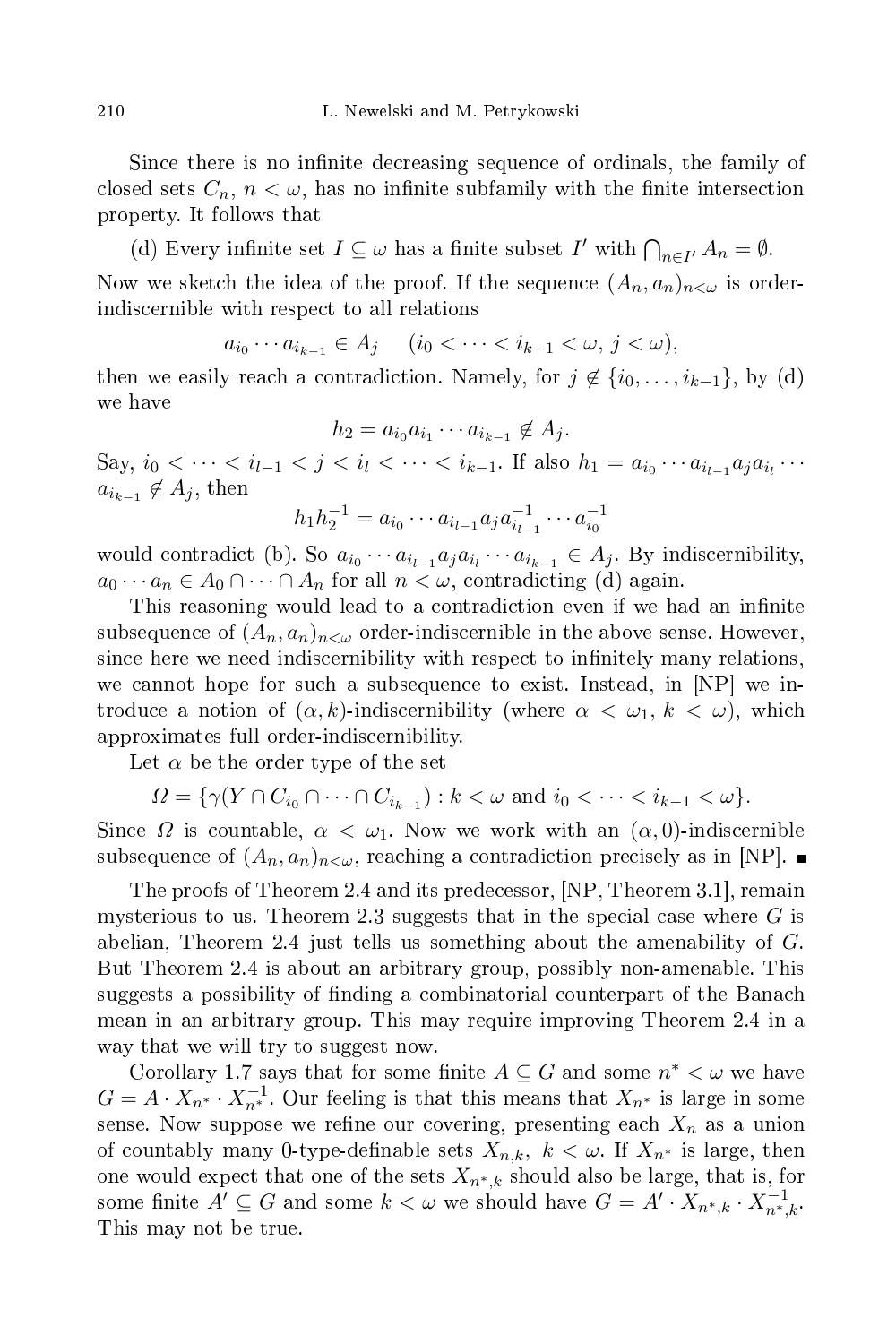For example, one can construct recursively an infinite subset B of  $\mathbb Z$ such that every non-zero integer can be uniquely presented as  $a - b$ , where  $a, b \in B$ . Moreover, we can ensure that B can be split into two disjoint sets  $B_0, B_1$  such that for both sets  $B_0 - B_0$  and  $B_1 - B_1$  there are arbitrarily long intervals disjoint from them. Consider the structure  $(\mathbb{Z}, +)$  expanded by the predicates  $B, B_0, B_1$ . Let G be an  $\aleph_0$ -saturated elementary extension of  $(\mathbb{Z}, +, B, B_0, B_1)$ . Let  $X_0 = B(G)$ , and  $X_1 = B(G)^c$ . Then  $X_0 - X_0 = G$ . Let  $X_{0,0} = B_0(G)$  and  $X_{0,1} = B_1(G)$ . Then  $X_0 = X_{0,0} \cup X_{0,1}$ , but for every finite  $A \subseteq G$  we have  $G \neq A + X_{0,i} - X_{0,i}$ ,  $i = 0, 1$ .

However, the urrent proof of Corollary 1.7 suggests the right notion of largeness here. Namely, we can consider a 0-type-definable set  $X \subseteq G$  to be large if WGen ∩ [X] has non-empty interior in WGen. Then if  $X_{n^*}$  is large, then so is  $X_{n^*,k}$  for some k.

Now assume G is amenable. By Theorem 2.3,  $G = X_{\leq n^*} \cdot X_{\leq n^*}^{-1}$  for some  $n^*$ . This suggests that  $X_{\leq n^*}$  is large in some sense. This should mean that refining our covering  $X_n$ ,  $n < \omega$ , to a covering  $X_{n,k}$ ,  $n, k < \omega$  (as above), it should be the case that for some  $k^* < \omega$ , the set  $X_{\langle n^*, \langle k^* \rangle}$  $\bigcup_{i \leq n^*} \bigcup_{j \leq k^*} X_{i,j}$  is large, meaning that  $G = X_{\leq n^*, \leq k^*} \cdot X_{\leq n^*, \leq k^*}^{-1}$ .

This may fail. For example, assume  $G$  has a definable subgroup  $H$  of index 2. Let  $X_1 = H \setminus \{e\}$  and  $X_0 = G \setminus X_1$ . Then  $G = X_0 \cdot X_0^{-1}$ . However, if we split  $X_0$  into infinitely many non-empty sets  $X_{0,k}$ ,  $k < \omega$ , then it is not true that  $G = X_{0, < k} \cdot X_{0, < k}^{-1}$  for some k.

We can correct this as follows. Assume  $\mu$  is a Banach mean on G. For a subset  $X \subseteq G$  define the "exterior" measure  $\mu^*(X)$  by

 $\mu^*(X) = \inf \{ \mu(U) : X \subseteq U \subseteq G \text{ and } U \text{ is 0-definable} \}.$ 

We say that X is large if  $\mu^*(X) > 1/2$ . Then one sees that if X is large and 0-type-definable, then  $G = X \cdot X^{-1}$ . Actually, the set  $X_0$  from the above example is not large, since  $\mu^*(X_0) = 1/2$ . A counterpart of Lemma 2.2 holds for  $\mu^*$  in place of  $\mu$ . Using this we see that if G is covered by 0-type-definable sets  $X_n$ ,  $n < \omega$ , then for some  $n^*$  we have  $\mu^*(X_{\le n^*}) > 1/2$ , i.e.  $X_{\le n^*}$  is large (and  $G = X_{\leq n^*} \cdot X_{\leq n^*}^{-1}$ ). This notion is hereditary: if we consider a refinement  $X_{n,k}, n, k < \omega$ , of our covering and  $X_{n^*}$  is large, then for some  $k^*$  we have  $\mu^*(X_{n^*,k^*}) > 1/2$  (whence  $G = X_{n^*,k^*} \cdot X_{n^*,k^*}^{-1}$ ).

We do not see how to make Theorem 2.4 hereditary in the same manner. We believe that finding a way to do so could reveal a notion of "largeness" which would be a remote combinatorial counterpart of the Banach mean in an arbitrary group.

Another argument for a possibility of generalizing the Bana
h mean is as follows. In the special case of abelian group our original complicated proof of Theorem 2.4 from  $\text{NP}$  was replaced here by an easier proof, using the Bana
h mean. Now, we have an equally ompli
ated proof of Theorem 2.4.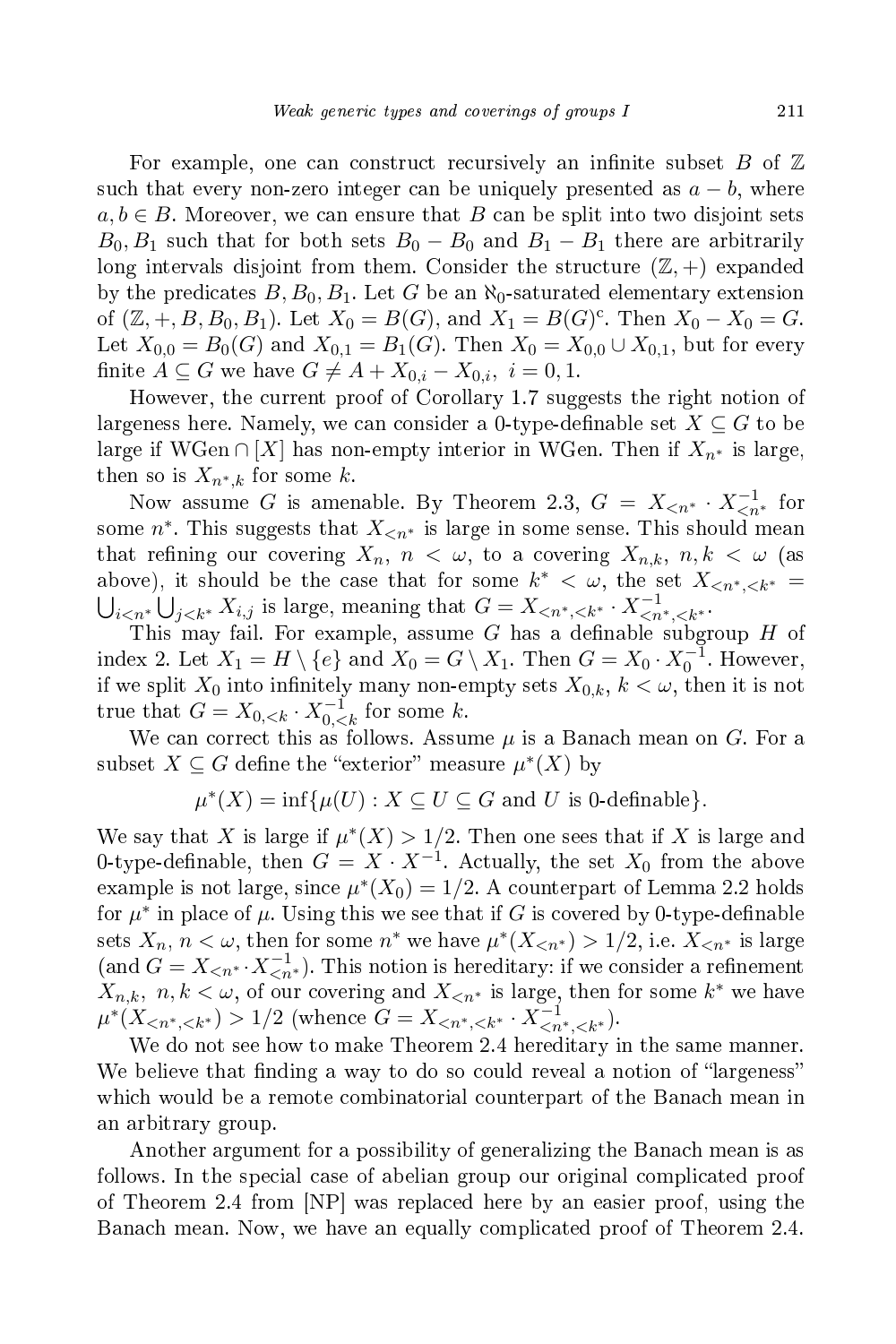It is possible that a simplification of this proof (if it exists) would involve a general ounterpart of the Bana
h mean.

Theorem 2.4 has an interesting corollary. Thus far we have considered arbitrary 0-type-definable sets  $X_n\subseteq G,$  possibly in a language larger than that of pure groups. For pure groups we can say more.

COROLLARY 2.5. Assume  $X_n \subseteq G$ ,  $n < \omega$ , are 0-type-definable in the pure group language. Then  $G = X_{\leq n} \cdot X_{\leq n}^{-1}$  for some  $n < \omega$ .

*Proof.* By Theorem 2.4, for some  $n$ , some finitely many conjugates of  $X_{\leq n} \cdot X_{\leq n}^{-1}$  cover G. But since we are in the pure group structure, for any  $a \in G$  we have  $X_{\leq n}^a = X_{\leq n}$ , so we are done.

3. Model-theory-free versions. In this section  $G$  is an arbitrary infinite group, X is a compact topological space and  $f: G \to X$  is any function such that  $f[G]$  is dense in X. In this setting we prove the counterparts of the results from Sections 1 and 2. First we define the notion of  $[weak]$  genericity in this new ontext.

Assume  $U \subseteq X$ . We call U generic if  $G = A \cdot f^{-1}[U]$  for some finite set  $A \subseteq G$ . We call U weak generic if for some non-generic  $V \subseteq X$ , the set  $U \cup V$  is generic. We call a point  $p \in X$  [weak] generic if every open set U containing  $p$  is weak generic. Let Gen and WGen be the sets of generic and weak generic points of  $X$ , respectively. The next lemma has a similar proof to Lemma 1.4.

Lemma 3.1.

- (1) If  $U_1, U_2 \subseteq X$  are not weak generic, then  $U_1 \cup U_2$  is not weak generic.
- (2) Both WGen and Gen are closed subsets of X, Gen  $\subseteq$  WGen and WGen is non-empty.
- $(3)$  Every open set U containing WGen is generic.

*Proof.* For example, we will prove (3). Since no point in  $X \setminus U$  is weak generic, by compactness we can find finitely many non-weak-generic open sets  $V_0, \ldots, V_k$  (for some  $k < \omega$ ) such that  $U \cup V_0 \cup \cdots \cup V_k = X$ . Then by (1) also  $V = V_0 \cup \cdots \cup V_k$  is open and not weak generic, and still  $U \cup V = X$ . Since X is generic, so is  $U$ .

For example, if G is a compact topological group,  $X = G$  and  $f = id$ , then any point  $p \in G$  is generic. Generic points not always exist, and this is why we deal with weak generic points instead. For example, assume  $G$  is the additive group of the reals,  $X = G \cup \{+\infty, -\infty\}$  is a 2-point compactification of G, and  $f = id$ . Then  $-\infty$  and  $+\infty$  are the only weak generic points of X, and they are not generic. Our idea behind this definition is that if  $p \in X$ is weak generic, then the group G is "concentrated" around p more than around a non-[weak]-generic point. Also, we think that investigating the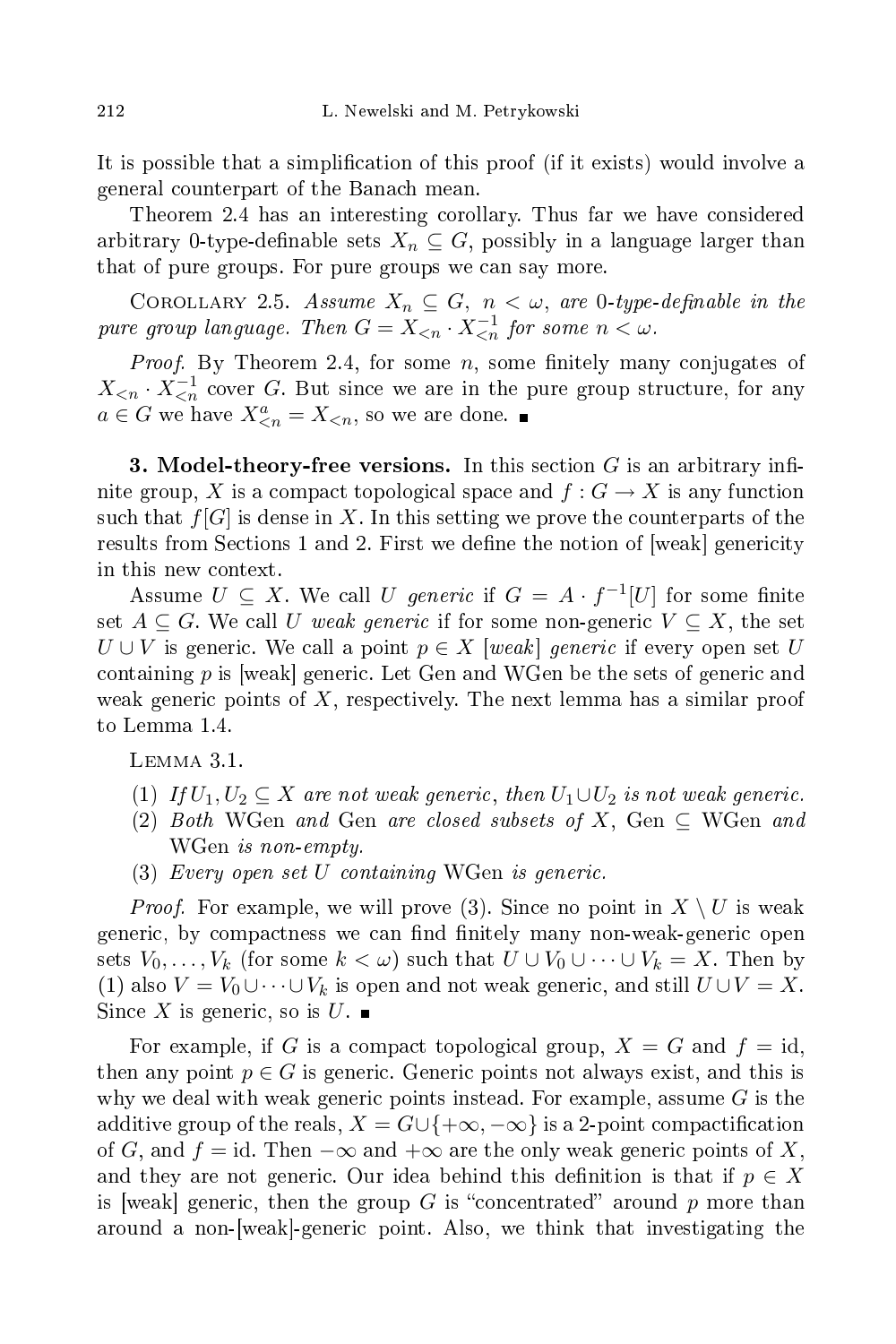set of weak generic points reveals how similar the triple  $(G, X, f)$  is to the ase of a ompa
t topologi
al group. The next proposition orresponds to Proposition 1.6.

PROPOSITION 3.2. Assume S is a non-empty, relatively open subset of WGen. Then there exists a finite set  $A \subseteq G$  such that  $G = A \cdot f^{-1}[U] \cdot$  $(f^{-1}[U])^{-1}$  for every open set  $U \supseteq S$ .

*Proof.* Using normality of X choose a relatively open non-empty subset S' of S with  $\text{cl}(S') \subseteq S$ . Then  $\text{cl}(S')$  and WGen  $\setminus S$  are closed disjoint sets, hence there is an open set  $V\subseteq X$  such that  $\text{cl}(S')\subseteq V$  and  $\text{cl}(V)\cap W\text{Gen}\subseteq S$ .

Since V is weak generic, there is a non-generic set  $W \subseteq X$  such that  $V \cup W$  is generic. Choose a finite set  $A \subseteq G$  with  $G = A \cdot f^{-1}[V \cup W]$ . We will prove that  $A$  satisfies our demands.

So let  $U \supseteq S$  be open. By normality (working in the subspace  $U \cup V$ ), there is an open set  $V' \subseteq V$  such that

$$
\operatorname{cl}(V') \cap U \cap \operatorname{WGen} = \emptyset \quad \text{and} \quad U \cup V = U \cup V'.
$$

Sin
e

 $\operatorname{cl}(V') \cap \operatorname{WGen} \subseteq \operatorname{cl}(V) \cap \operatorname{WGen} \subseteq S \subseteq U \cap \operatorname{WGen},$ 

we see that  $\text{cl}(V') \cap \text{WGen} = \emptyset$ . This means that V' is not weak generic, hence  $V' \cup W$  is not generic.

We will prove that  $G = A \cdot f^{-1}[U] \cdot (f^{-1}[U])^{-1}$ some  $g \in G$  such that for every  $h \in f^{-1}[U]$  we have  $g \cdot h \notin A \cdot f^{-1}[U]$ . Still  $g \cdot h \in A \cdot f^{-1}[V \cup W]$ , hence  $g \cdot h \in A \cdot f^{-1}[V' \cup W]$  and  $h \in g^{-1} \cdot A \cdot f^{-1}[V' \cup W]$ . We see that  $f^{-1}[U] \subseteq g^{-1} \cdot A \cdot f^{-1}[V' \cup W]$ , hence

 $f^{-1}[V \cup W] \subseteq f^{-1}[V' \cup W] \cup f^{-1}[U] \subseteq (\{e\} \cup g^{-1} \cdot A) \cdot f^{-1}[V' \cup W]$ and  $G = A \cdot f^{-1}[V \cup W] = A \cdot (\{e\} \cup g^{-1} \cdot A) \cdot f^{-1}[V' \cup W]$ . So  $V' \cup W$  is generic, a contradiction.  $\blacksquare$ 

COROLLARY 3.3. Assume  $f: G \to X$ , where G is a group and X is a compact topological space covered by countably many closed sets  $X_n$ ,  $n < \omega$ . Then there exist a finite set  $A \subseteq G$  and  $n < \omega$  such that for every open set  $U \supseteq X_n$  we have  $G = A \cdot f^{-1}[U] \cdot (f^{-1}[U])^{-1}$ .

*Proof.* By the Baire category theorem, for some *n* the set  $S = X_n \cap WGen$ has non-empty relative interior in WGen, hence the conclusion follows from Proposition 3.2.  $\blacksquare$ 

Proposition 1.6 and Corollary 1.7 follow from Proposition 3.2 and Corollary 3.3. Namely assume for a moment that G is  $\aleph_0$ -saturated. Then we can take  $X = S(\emptyset)$  and  $f: G \to X$  may be defined by  $f(a) = \text{tp}(a)$ . Then the notion of a weak generic type translates to that of a weak generic point, and a covering of  $G$  by 0-type-definable sets corresponds to a covering of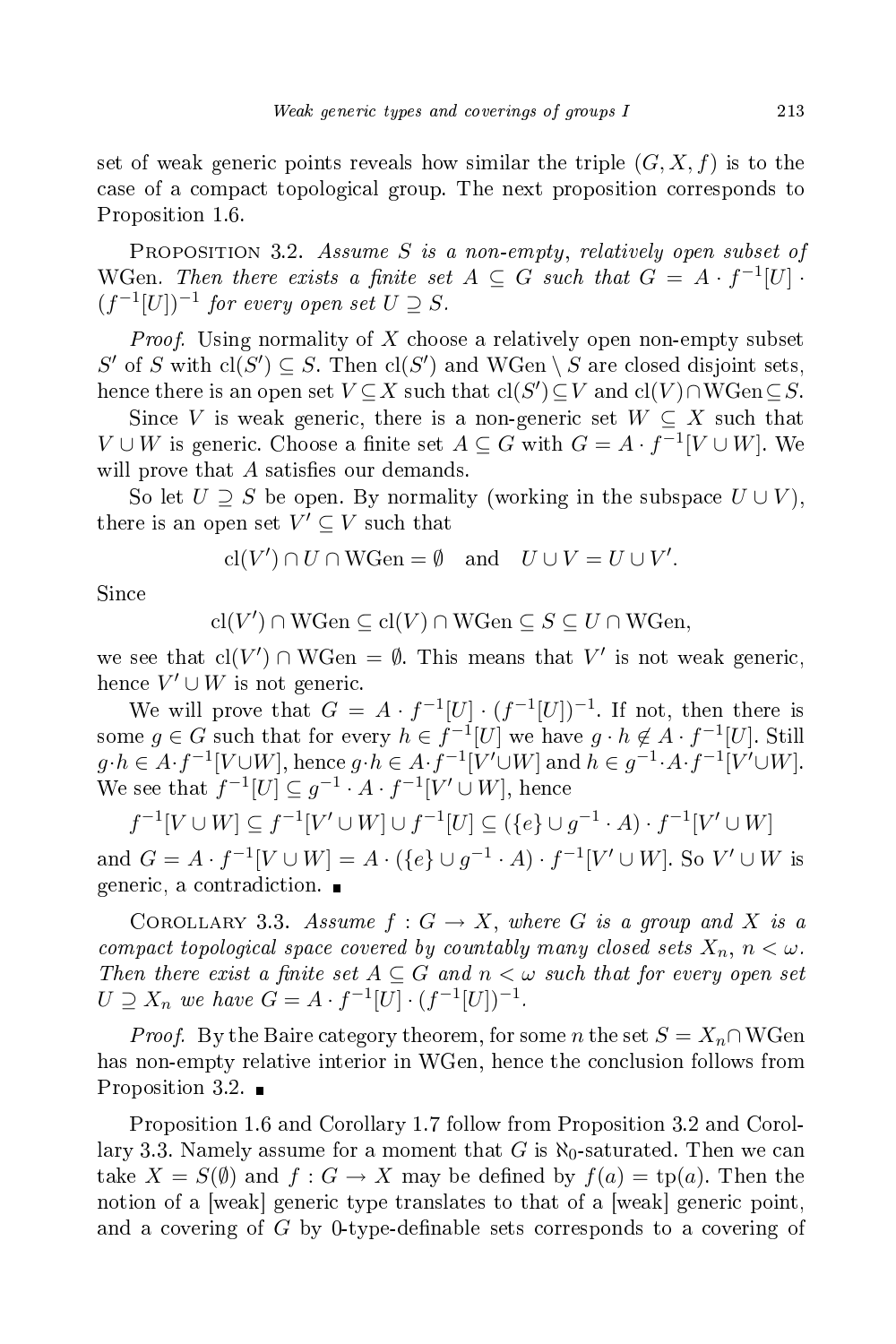X by closed sets, whence Proposition 3.2 and Corollary 3.3 apply. However, they are not really stronger than Proposition 1.6 and Corollary 1.7.

To be more specific, consider the following situation. Assume that besides  $f: G \to X$  we have yet another function  $f': G \to X'$ , where  $X'$  is also a compact topological space with  $f'[G]$  dense in  $X'$ , and there is a continuous function  $h' : X' \to X$  such that the following diagram commutes:



Let Gen' and WGen' denote the sets of generic and weak generic points of X', respectively (with respect to  $f': G' \to X'$ ).

Lemma 3.4.

- (1) WGen  $\subseteq h[\text{WGen}']$ .
- (2) If h restricted to  $f'[G]$  is 1-1, then  $WGen = h[WGen']$ .
- (3) Gen  $\supseteq h[\text{Gen}']$ .

*Proof.* (1) Assume  $p \in WGen \setminus h[WGen']$ . Choose an open  $U \ni p$  with cl(U) ∩ h[WGen'] =  $\emptyset$ . Let  $U' = h^{-1}[U]$ . Then U' is open and cl(U') ∩ WGen' =  $\emptyset$ . It follows that U is weak generic and U' is not weak generic. Choose a non-generic  $W \subseteq X$  with  $U \cup W$  generic. Let  $W' = h^{-1}[W]$ . Then  $U' \cup W' = h^{-1}[U \cup W]$  is generic. Since  $U'$  is not generic, we infer that  $W'$ is generic, hence also  $W$  is generic, a contradiction.

 $(2), (3)$  Similar proofs.

The largest possible  $X'$  we can take in the above diagram (so that h is 1-1 on  $f'[G]$  is the space  $\beta(f[G])$  (the space of ultrafilters on  $f[G])$ . Then  $f': G \to X'$  is the function induced by f, and there is a natural continuous function  $h: X' \to X$  such that the above diagram commutes. By Lemma 3.4(2),  $h[\text{WGen'}] = \text{WGen}$ . In this situation X' is 0-dimensional. We expand G by predicates  $(f')^{-1}[U]$ , where  $U \subseteq X'$  is clopen. Then WGen' (hence also WGen) is a ontinuous image of the set of weak generi types of the  $\aleph_0$ -saturated extension of this expansion of G. In this way Proposition 3.2 and Corollary 3.3 follow from Proposition 1.6 and Corollary 1.7.

The largest possible X in  $f: G \to X$  is the space  $\beta(G)$  of ultrafilters on G (and then f maps  $q \in G$  to the principal ultrafilter generated by q). Then no point in X is generic. The other extreme is the case where X is a singleton or  $X = G$  and  $f = id$  (in the case where G is a compact topological group). Then any point is generi
.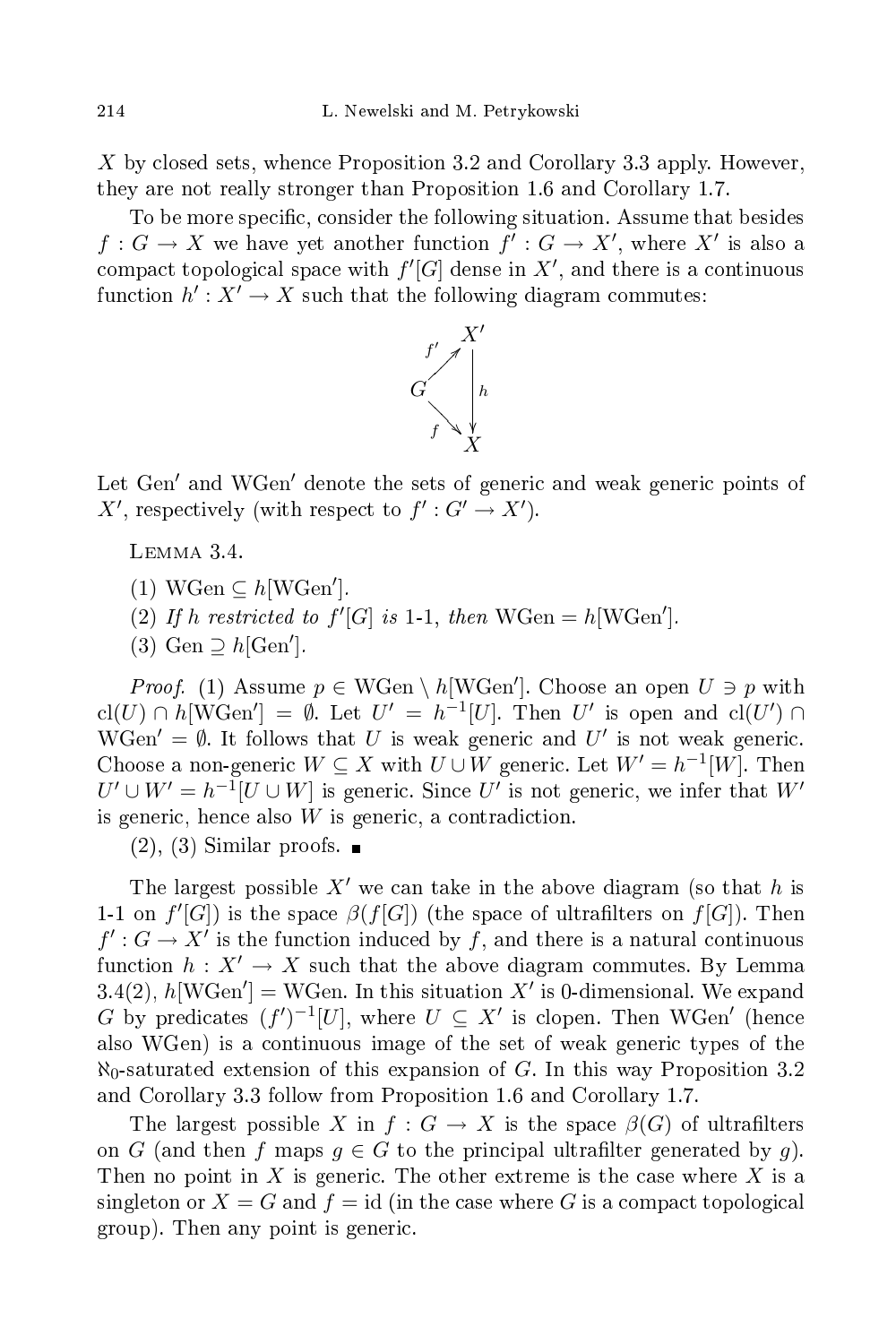Although the non-model-theoreti formulation of our results may be of independent interest, we think that the model-theoretic presentation is more elegant here. The following theorem is slightly stronger than its modeltheoretic version.

THEOREM 3.5. Assume  $f: G \to X$ , where G is an amenable group and X is a compact space covered by countably many sets  $X_n$ ,  $n < \omega$  (not necessarily closed). Then there is an  $n < \omega$  such that for every open set  $U \supseteq \bigcup_{i < n} X_i$  we have  $G = f^{-1}[U] \cdot (f^{-1}[U])^{-1}$ .

*Proof.* Let  $\mu$  be a Banach mean on G. For the sake of contradiction assume that for every  $n < \omega$  we can find an open set  $U_n \supseteq X_{\le n}$  such that  $G \neq f^{-1}[U_n] \cdot (f^{-1}[U_n])^{-1}$ . Let  $A_n = G \setminus f^{-1}[U_n]$  and choose  $a_n \in G \setminus I$  $f^{-1}[U_n] \cdot (f^{-1}[U_n])^{-1}.$ 

Now if  $g \in G$ , then either  $g \notin f^{-1}[U_n]$  or  $a_n^{-1} \cdot g \notin f^{-1}[U_n]$ , which means that  $G = A_n \cup a_n \cdot A_n$ . Since  $\mu(A_n) = \mu(a_n \cdot A_n)$ , we have  $\mu(A_n) \geq 1/2$  for each  $n < \omega$ .

By Lemma 2.2 we are able to choose an increasing sequence  $(n_k)$  of natural numbers with  $\mu(A_{n_0} \cap \cdots \cap A_{n_k}) > 0$  for every  $k < \omega$ . On the other hand,  $\{U_{n_k}: k<\omega\}$  is a family of open sets covering the compact space  $X,$  so we can choose a finite subcovering  $\{U_{n_k}: k < K\}$ . Then  $\{f^{-1}[U_{n_k}]: k < K\}$ is a finite family of sets covering G, so  $A_{n_0} \cap \cdots \cap A_{n_K} = \emptyset$ . This implies that  $\mu(A_{n_0} \cap \cdots \cap A_{n_K}) = 0$ , a contradiction.

The next theorem orresponds to Theorem 2.4.

THEOREM 3.6. Assume  $f: G \rightarrow X$ , where G is a group and X is a compact space covered by countably many closed sets  $X_n$ ,  $n < \omega$ . Then there are a finite set  $A \subseteq G$  and a natural number n such that for every open set U containing  $X_{\leq n}$  we have

$$
G = \bigcup_{a \in A} (f^{-1}[U] \cdot (f^{-1}[U])^{-1})^a.
$$

*Proof.* The proof is similar to that of Theorem 2.4. Suppose the theorem fails. Let  $Z_{\alpha}$ ,  $\alpha \in \{-1\} \cup \text{Ord}$ , be the open analysis of X with respect to  $X_n, n < \omega$ . For a closed set  $C \subseteq X$  let  $\gamma(C)$  be the minimal number such that  $C \subseteq Z_{\gamma(C)}$ . We define recursively closed sets  $C_n \subseteq X$  and elements  $a_n \in G$ ,  $n < \omega$ , so that the following hold.

- (a) For every  $V \subseteq n$ ,  $a_V a_n a_V^{-1} \notin f^{-1}[X \setminus C_n] \cdot (f^{-1}[X \setminus C_n])^{-1}$  (here  $a_V$ is defined as in the proof of  $2.4$ ).
- (b) For all  $k < \omega$  and all  $i_0 < \cdots < i_k < \omega$  with  $X \cap C_{i_0} \cap \cdots \cap C_{i_{k-1}} \neq \emptyset$ we have

$$
\gamma(X \cap C_{i_0} \cap \dots \cap C_{i_k}) < \gamma(X \cap C_{i_0} \cap \dots \cap C_{i_{k-1}}).
$$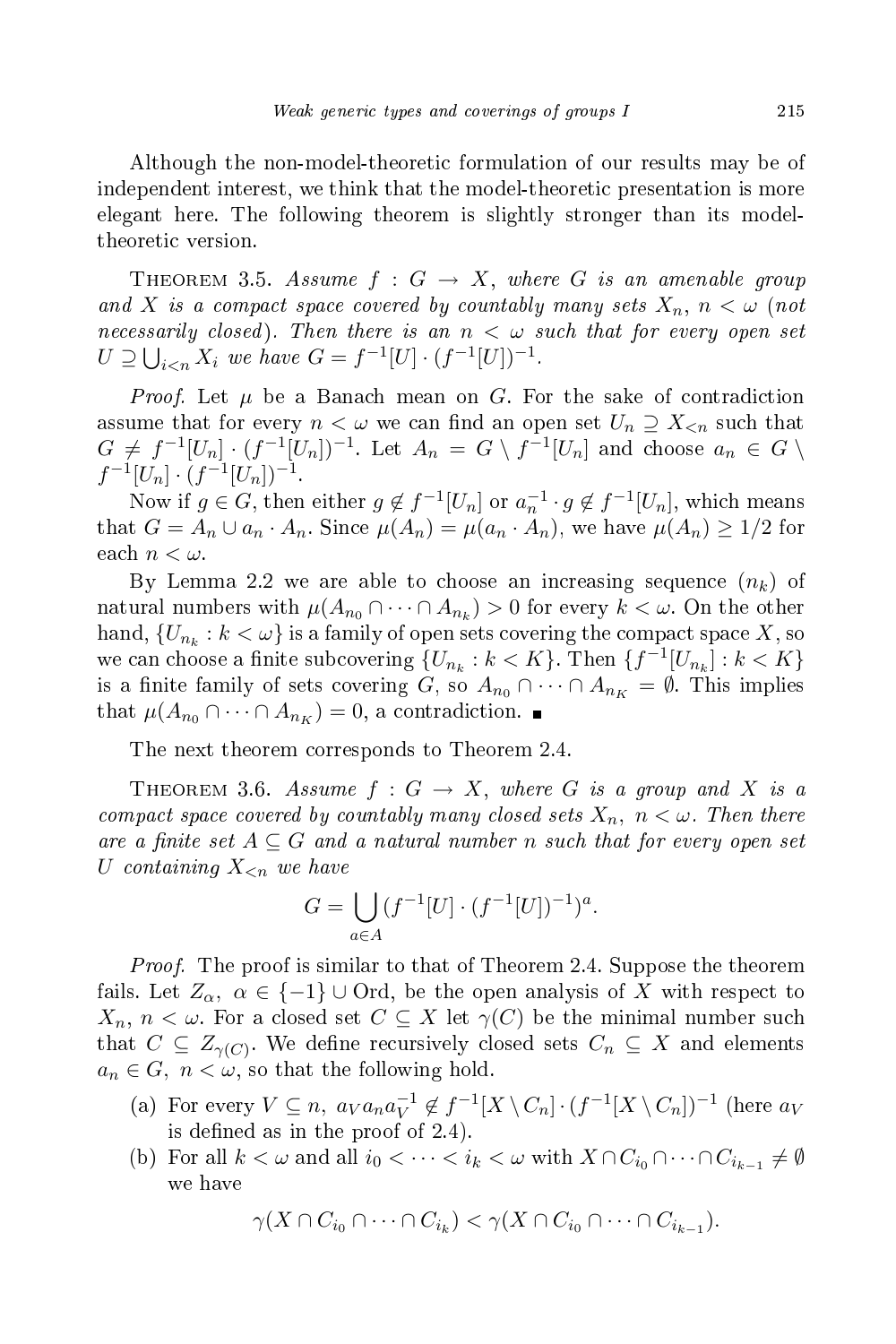Having defined  $C_i$  and  $a_i$  for each  $i < n$  we want to define  $C_n$  and  $a_n$ . The crucial point of the recursive step is as follows. For a large natural number N (chosen so as to satisfy (b)), there is an open set  $U \supseteq X_{\leq N}$  such that

$$
G \neq \bigcup_{a \in A} (f^{-1}[U] \cdot (f^{-1}[U])^{-1})^a,
$$

where  $A = \{a_V : V \subseteq n\}$ . Then we put  $C_n = X \setminus U$  and choose

$$
a_n \in G \setminus \bigcup_{a \in A} (f^{-1}[U] \cdot f^{-1}[U]^{-1})^a.
$$

The rest of the proof is as before.

**4. An example.** In this section we are again interested in an  $\aleph_0$ -saturated group G covered by countably many 0-type-definable sets  $X_n$ ,  $n < \omega$ . Suppose  $G \setminus X_{\leq n} \cdot X_{\leq n}^{-1}$  is countable for some n. Usually in model theory a countable subset of an  $\aleph_0$ -saturated model is considered small. In particular, in our case, if  $G \setminus X_{\leq n} \cdot X_{\leq n}^{-1}$  is countable, then  $G \setminus X_{\leq n} \cdot X_{\leq n}^{-1} \subseteq \text{acl}(\emptyset)$ . So one could wonder if in this situation there is a possibly larger  $n'$  such that  $G = X_{\leq n'} \cdot X_{\leq n'}^{-1}$ . Here we give an example showing it may not be so.

Let G be the free group with free generators  $e_n$ ,  $n \geq 0$ . We regard elements of G as irreducible words in letters  $e_n^{\pm 1}$ . Let  $\{v_k : k < \omega\}$  be an enumeration of  $G$  (without repetitions) such that  $|v_k| \leq k$ . We define words  $w_k \in G$ ,  $k < \omega$ , as follows.

- $w_0 = e = \varepsilon$  (the empty word, the neutral element of G).
- $w_{2k+1} = w_{2k} \cdot e_j^l$ , where  $l = 1 + \sum_{i \leq 2k} |w_i|$  and  $j \in \{0, 1, 2\}$  is chosen so that neither  $w_{2k}$  ends nor  $v_k$  begins with  $e_j^{\pm 1}$ .
- $w_{2k+2} = w_{2k+1}v_k$ .

Lemma 4.1.

- (1) Each  $w_k$  is an irreducible word.
- (2) Each  $w_k$  is an initial segment of  $w_{k+1}$ .
- (3) Each  $v_k$  equals  $w_l^{-1} \cdot w_t$  for some l, t.
- (4) Each  $v_k$  equals  $w_l^{-1} \cdot w_t$  for at most finitely many distinct  $l, t < \omega$ .

*Proof.* (1)–(3) are obvious. For (4) notice that if  $l \neq t$ , then in its irreducible form the word  $w_l^{-1}w_t$  has length  $\geq \max\{l, t\}.$ 

For each  $w_k$ ,  $k > 0$ , we define a derived sequence of words  $w_{k,i}$  as follows. We present  $w_k$  as  $uv$ , where v is the longest suffix of  $w_k$  in letters  $e_n^{\pm 1}$ ,  $n > 2$ . Notice that  $w_{k-1}$  is an initial segment of u. Write v as  $x_{l-1}x_{l-2}\cdots x_0$ , where  $l < \omega$  and  $x_i \in \{e_n^{\pm 1} : n > 2\}$  (v may be empty, then  $l = 0$ ). We define  $w_{k,i}$ as

$$
w_{k,i} = ux_{l-1}x_{l-2}\cdots x_i \quad \text{ for } 0 < i < l,
$$

and if  $w_{k-1} \neq u$ , then we additionally define  $w_{k,l}$  as u.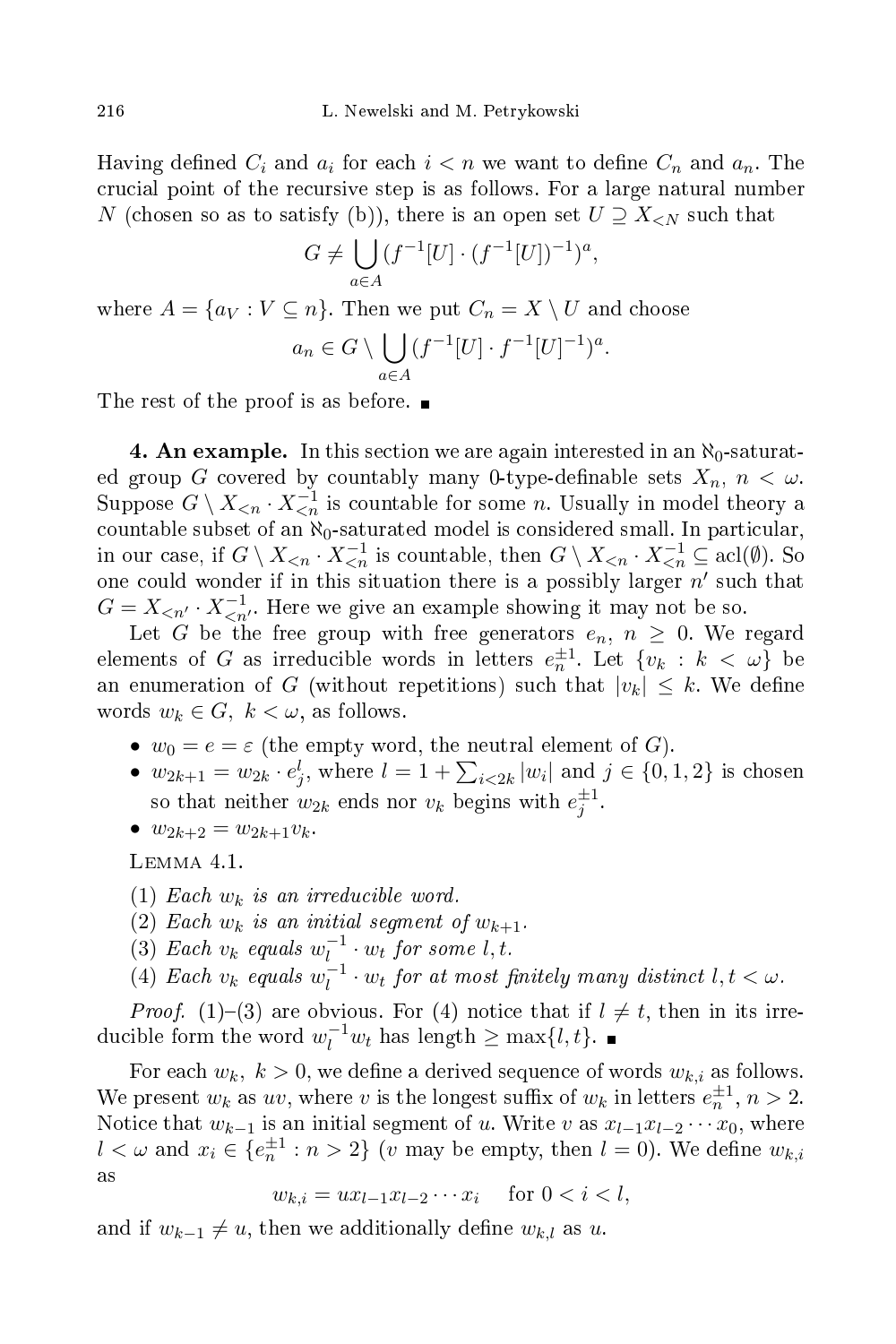In this way none of the words  $w_k$ ,  $k < \omega$ , is a derived word.

LEMMA 4.2. If each of u, v is derived or is one of the words  $\{w_k : k \geq 0\}$ , then one of  $u, v$  is an initial segment of the other.

Now we define a countable partition of G into sets  $A_{n,m}$ , where  $n \geq -1$ and  $m \geq 0$ .

- 1. When  $m < n$ , we put  $A_{m,n} = \emptyset$ .
- 2.  $A_{-1,m} = \{w_m\}$  for  $m \geq 0$ .
- 3. We define the sets  $A_{n,m}$ ,  $m \ge n \ge 0$ , in two steps, assigning gradually all elements of G distinct from  $w_m$ ,  $m \geq 0$ , to one of them.
	- 3(a) Consider a word  $w_k$ , where  $k > 0$ , presented as  $uv$ ,

$$
v = x_{l-1}x_{l-2}\cdots x_0,
$$

as in the definition of derived words. Assume  $x_{l-1}$  is  $e_n^{\pm 1}$  (where  $n > 2$ ). If  $0 \leq i < l - 1$  and  $x_i$  is  $e_m^{\pm 1}$   $(m > 2)$ , then we include  $w_{k,i+1}$  into  $A_{m',n'}$ , where  $m' = \min(m, n)$  and  $n' = \max(m, n)$ . If  $u \neq w_{k-1}$  and so also  $w_{k,l} = u$  is defined, we put  $w_{k,l}$  into  $A_{n,n}$ .

3(b) Assume a word  $w \notin \{w_k : k \geq 0\}$  was not included into any of the sets  $A_{n,m}$  in Step 3(a). Then w begins with some  $e_n^{\pm 1}$  and ends with some  $e_m^{\pm 1}$ . We include w into  $A_{m',n'}$ , where  $m' = \min(m, n)$ and  $n' = \max(m, n)$ .

In this way we have defined a partition of G into sets  $A_{n,m}$ ,  $n \geq -1$ ,  $m \geq 0$ . We call the words  $w_k$ ,  $k \geq 0$ , special, and the words considered in Step 3(b) ommon.

Now we describe our example. We consider the countable compact space  $X = \omega \cdot \omega + 1$ , with the order topology. We identify the set of isolated points of X with the set of pairs  $(n, m)$  of integers, where  $n \ge -1$  and  $m \ge 0$ . More precisely, we identify  $(-1, m)$  with  $\alpha = m \in X$  and for  $n \geq 0$  we identify  $(n, m)$  with  $\alpha = \omega(n + 1) + (m + 1)$ . We can imagine the space X as an infinite array:

|       | $(-1,0)$ $(-1,1)$ $(-1,2)$ $\omega \cdot 1$ |       |                         |
|-------|---------------------------------------------|-------|-------------------------|
|       | $(0,0)$ $(0,1)$ $(0,1)$ $\omega \cdot 2$    |       |                         |
| (1,0) | (1,1)                                       | (1,2) | $\ldots \omega \cdot 3$ |
|       | 医手术 医手术 医手术 医心包的                            |       |                         |
|       |                                             |       | $\omega\cdot\omega$     |

where the points  $\omega \cdot 1, \omega \cdot 2, \omega \cdot 3, \ldots$  are limit points in their rows, and  $\omega \cdot \omega$ is the limit point of them. Then we consider a function  $f : G \to X$  given by

$$
f(g) = (n, m) \Leftrightarrow g \in A_{n,m}.
$$

The example is an  $\aleph_0$ -saturated group H, an elementary extension of the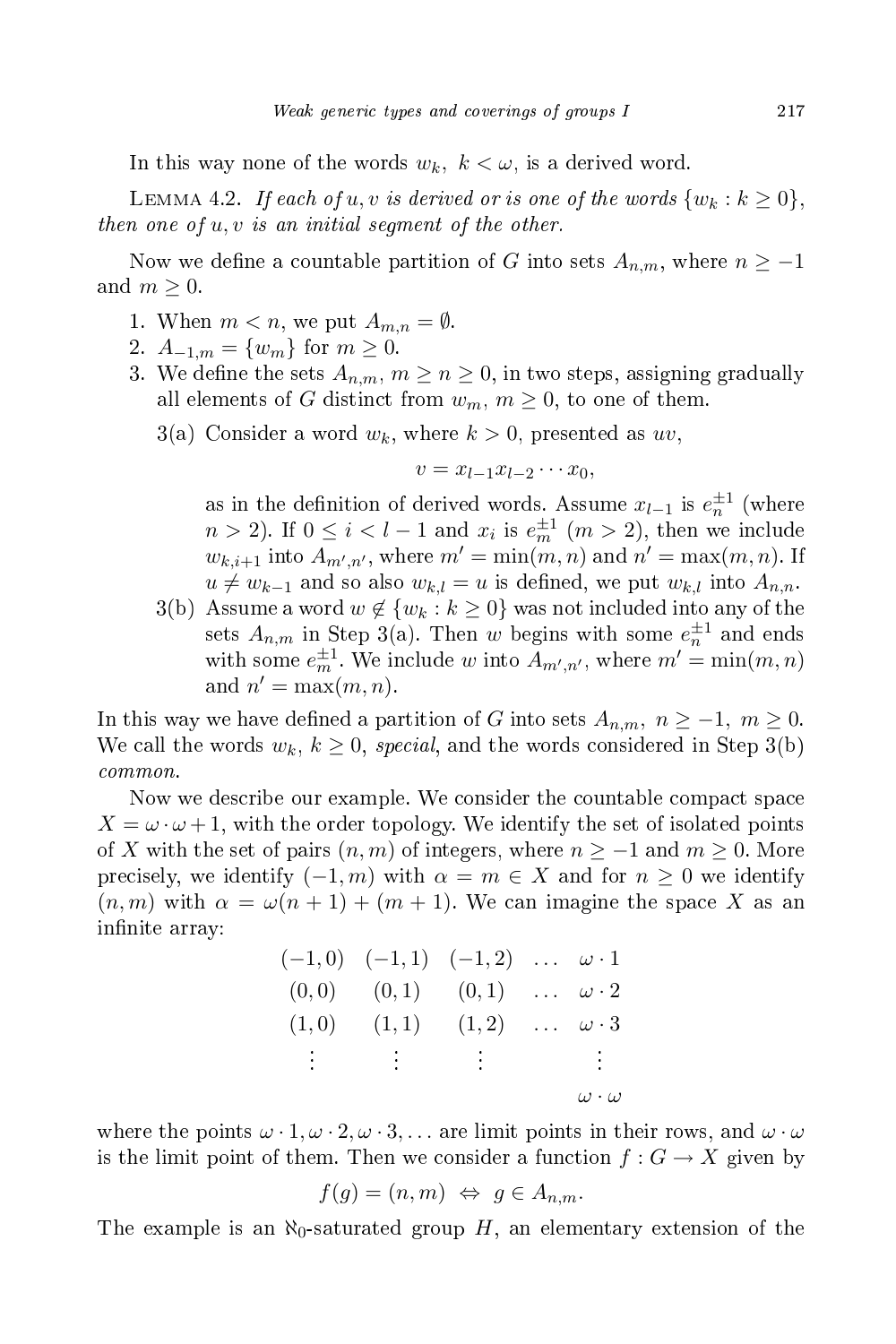$\operatorname{group} G$  expanded by the predicates  $f^{-1}[U],$  where  $U$  ranges over the clopen subsets of  $X$ . To be more specific, we mention explicitly some of these predi
ates.

For an isolated  $\alpha \in X$  let  $P_\alpha(x)$  denote the predicate  $f^{-1}[\{\alpha\}]$  in  $G.$  For  $\alpha = \omega \cdot n$ ,  $n > 0$ , let

$$
U_{\alpha} = \{ \omega \cdot (n-1) + m : m > 0 \} \cup \{ \omega \cdot n \}
$$

and let  $P_{\alpha}(x)$  denote the predicate  $f^{-1}[U_{\alpha}]$  in G.

We define 0-type-definable sets  $X_{\alpha}$ ,  $\alpha \in X$ , in H. For an isolated  $\alpha \in X$ we put  $X_{\alpha} = P_{\alpha}(H)$  (so  $X_{\alpha}$  is definable). When  $\alpha = \omega \cdot n, n > 0$ , we put

$$
X_{\alpha} = P_{\alpha}(H) \setminus \bigcup \{ P_{\beta}(H) : \beta = \omega \cdot (n-1) + m \text{ and } m > 0 \}.
$$

Finally, for  $\alpha = \omega \cdot \omega$  we define  $X_{\alpha}$  as  $H \setminus \bigcup \{P_{\alpha}(H) : \alpha = \omega \cdot n \text{ and } n > 0\}.$ 

So  $X_{\alpha}$ ,  $\alpha \in X$ , is a countable covering of H by 0-type-definable sets. We will show that  $H \setminus X_{\omega}^{-1} \cdot X_{\omega}$  is countable.

Indeed,  $X_{\omega} = \bigcap_n Y_n$ , where

$$
Y_n = P_{\omega}(H) \setminus \bigcup_{0 < m < n} A_{-1,m}.
$$

Each  $Y_n$  is a 0-definable subset of H. By Lemma 4.1(3), (4) we see that  $(Y_n \cap G)^{-1} \cdot (Y_n \cap G)$  is a co-finite subset of G. Since H is an elementary extension of the expansion of G, also  $Y_n^{-1} \cdot Y_n$  is a co-finite subset of H. It follows that  $X_{\omega}^{-1} \cdot X_{\omega}$  is a co-countable subset of H.

We will prove that

(\*) 
$$
H \neq X_I^{-1} \cdot X_I
$$
 for every finite set  $I \subseteq X$ , where  $X_I = \bigcup_{\alpha \in I} X_\alpha$ .

This is equivalent to the fact that for every finite set  $I \subseteq X$ ,

(\*\*) 
$$
G \neq (f^{-1}[U])^{-1} \cdot f^{-1}[U]
$$
 for some open set  $U \supseteq I$ .

To prove  $(**)$ , we can consider a finite set I of the form

$$
I_K = \{(n,m): n,m < K\} \cup \{\omega \cdot n: 0 < n \leq K\} \cup \{\omega \cdot \omega\},\
$$

where  $K < \omega$ , since any finite subset of X is contained in some  $I_K$ . Then for each  $M < \omega$  the set

$$
A(K,M) = \bigcup_{-1 \leq n < K} \bigcup_{m < K} A_{n,m} \cup \bigcup_{-1 \leq n < K} \bigcup_{m > M} A_{n,m} \cup \bigcup_{n > M} \bigcup_{m < \omega} A_{n,m}
$$

equals  $f^{-1}[U]$  for some open set  $U \supseteq I_K$ . So  $(**)$  follows from the next lemma.

LEMMA 4.3. For every  $K < \omega$  there are  $N, M < \omega$  such that  $e_N$  is equal to  $u^{-1}v$  for no  $u, v \in A(K, M)$ .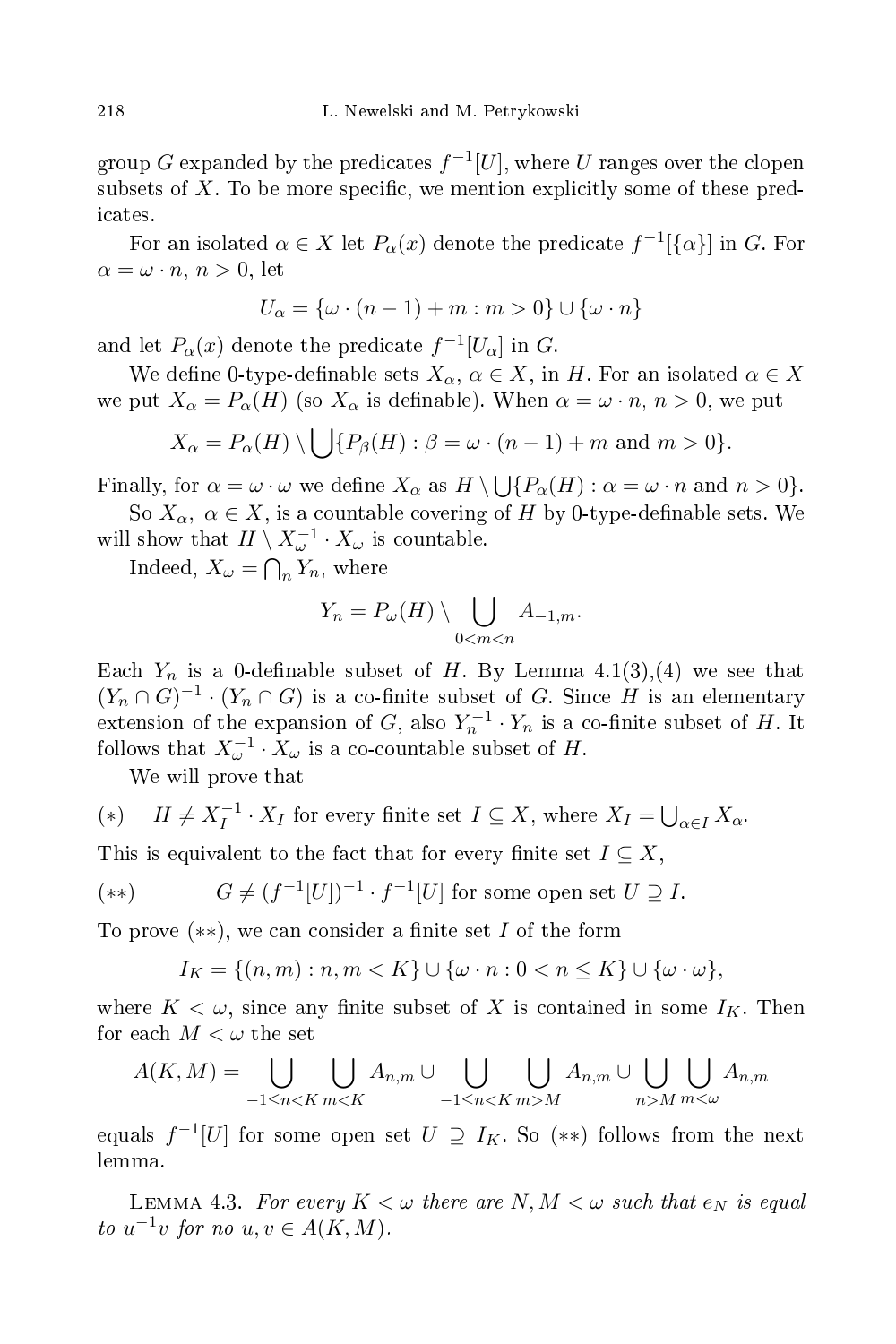*Proof.* Fix  $K < \omega$ . Let  $N = K + 3$ , so  $N > 2$ . By Lemma 4.1, choose  $M > N$  so large that

$$
e_N \neq u^{-1} \cdot v
$$
 for any  $u, v \in \bigcup_{m < K} A_{-1,m} \cup \bigcup_{m > M} A_{-1,m}$ .

We claim that  $N$  and  $M$  satisfy our requirements in the lemma. Suppose for contradiction that  $e_N = u^{-1}v$  for some  $u, v \in A(K, M)$ . We will show this is impossible by checking all cases.

CASE 1: Both u, v are special. Then  $e_N \neq u^{-1}v$  by the choice of M.

CASE 2: Both u, v are common. Then  $e_N = u^{-1} \cdot v$  implies one of u, v must either begin or end with  $e_N^{\pm 1}$ . This is impossible by the choice of N, M.

CASE  $3(a)$ : u is special, v is derived. Then u is an initial segment of v or vice versa. In the first case v is put into  $A_{N,N}$  at Step 3(a) of the construction of  $A_{n,m}$ 's, so  $v \notin A(K,M)$ , a contradiction. The second case is impossible by the choice of  $w_k, k \geq 0$ .

CASE  $3(b)$ : v is special, u is derived. Similar to Case  $3(a)$ .

CASE  $3(c)$ : Both u, v are derived. Similar to Case  $3(a)$ .

CASE 4. One of  $u, v$  is common and the other is special or derived. A similar check. ■

Actually, we have obtained an example of an  $\aleph_0$ -saturated group H covered by countably many 0-type-definable sets  $X_{\alpha}$ ,  $\alpha \in X$ , such that  $H \setminus X_\omega^{-1} \cdot X_\omega$  is countable and  $H \neq X_I^{-1} \cdot X_I$  for every finite set  $I \subseteq X$ . If we replace the sets  $X_{\alpha}$  by  $X_{\alpha}^{-1}$ , we get a covering such that  $H \setminus X_{\omega} \cdot X_{\omega}^{-1}$  is countable and  $H \neq X_I \cdot X_I^{-1}$  for every finite set  $I \subseteq X$ .

5. Coverings of types. In this section we consider a complete type  $p(x) \in S(\emptyset)$  in a complete first-order theory T. We work in a monster model  $\mathfrak C$  of T. We assume that  $p(\mathfrak C)\times p(\mathfrak C)$  is covered by countably many 0-typedefinable sets  $X_n$ ,  $n < \omega$ . At the level of types this means that the space  $P = S_{xy}(\emptyset) \cap [p(x) \cup p(y)]$  is covered by countably many closed sets  $P \cap$  $[X_n(x, y)], n < \omega$ . In this case, as mentioned in the introduction, in [NP] we have proved that

(C1 ′ any  $a, b \in p(\mathfrak{C})$  may be connected by a path  $a, c_1, c_2, b$  of length 3 so that the edges  $\langle a, c_1 \rangle, \langle c_1, c_2 \rangle, \langle b, c_2 \rangle$  lie in  $X_{\leq n}$  for some  $n < \omega$ .

This statement and its proof are closely related to  $(C1)$ . In Section 1 we gave a new proof of  $(C1)$  (see Corollary 1.7), using (weak) generic types in a group. Here we give a new proof of (C1 ′ ), using a new notion of (weakly) -free extensions, generalizing non-forking extensions in the stable ase, and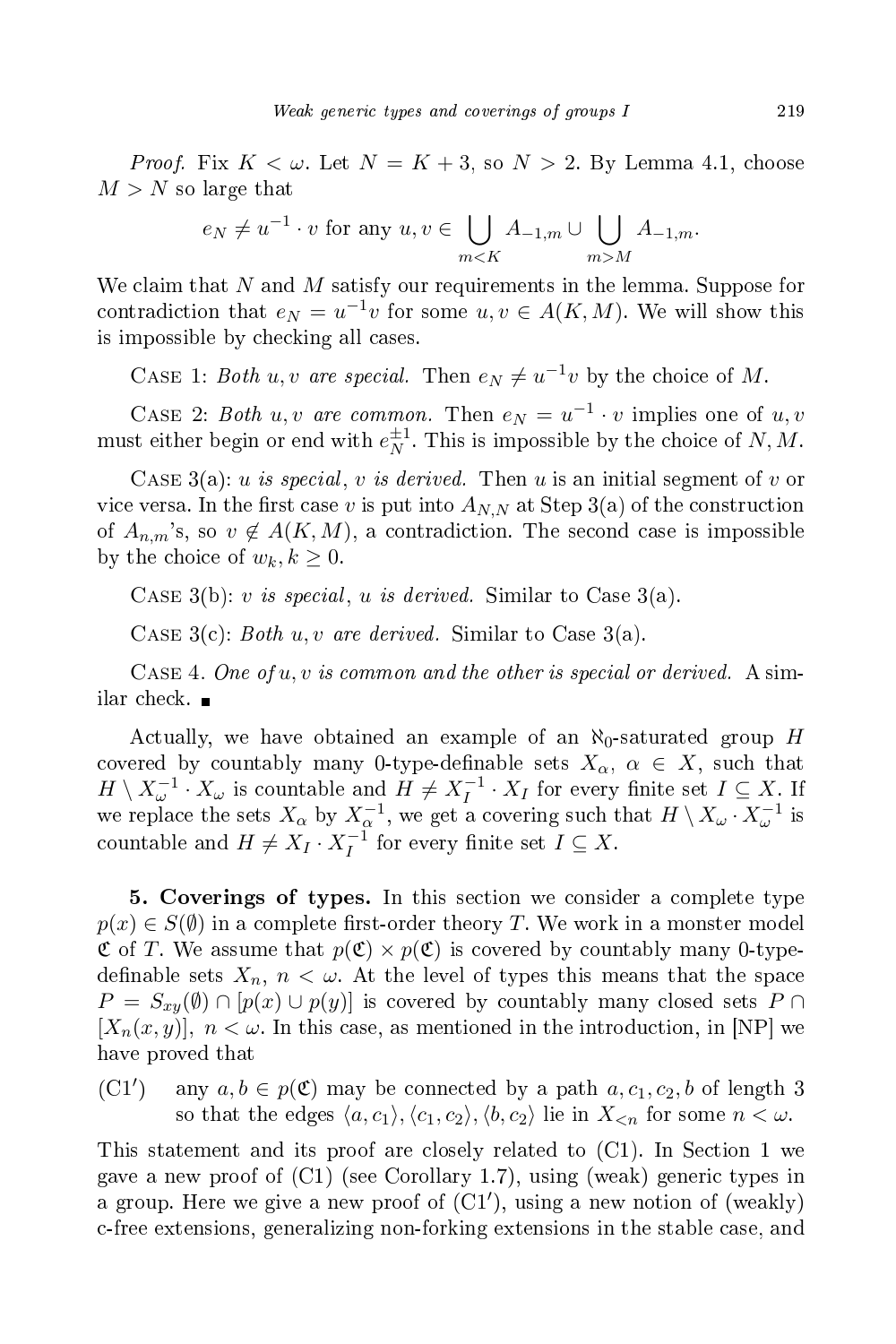orresponding to (weak) generi types in a group. To explain this orrespondence notice that to define (weak) generic sets and types in a group all we needed was just the transitive a
tion of G on itself by left translations. Here instead we have the action of the group  $Aut(\mathfrak{C})$  on  $\mathfrak{C}$ , which is transitive on  $p(\mathfrak{C})$ . This leads to the following definition, corresponding to Definition 1.1. For  $U \subseteq \mathfrak{C}$ , the images of U under the automorphisms of  $\mathfrak{C}$  [fixing  $A \subseteq \mathfrak{C}$ ] are called the *conjugates* of U [over A].

DEFINITION 5.1. We say that a set  $U \subseteq \mathfrak{C}$  is c-free over p if  $p(\mathfrak{C})$  is covered by finitely many conjugates of U. We say that a formula  $\varphi(x)$  is c-free over p if the set  $\varphi(\mathfrak{C})$  is c-free over p. We say that a type  $q(x)$  is c-free over p if every formula  $\varphi(x)$  with  $q(x) \vdash \varphi(x)$  is c-free over p.

The c in "c-free" stands for "covering". In the stable case, a formula  $\varphi(x)$ is c-free over p iff  $p(x) \cup {\varphi(x)}$  does not fork over  $\emptyset$ , and a formula  $\varphi(x)$ does not fork over  $\emptyset$  iff  $\varphi(x)$  is c-free over some  $q(x) \in S(\emptyset)$ . This follows e.g. from the open mapping theorem (see  $[P_i]$  for the background on forking in stable theories). Hence in the stable case  $c$ -free  $=$  non-forking, and complete c-free extensions of p exist over any set  $A \subset \mathfrak{C}$ .

In the simple and o-minimal cases this is not so. One could say that non-forking loses there some of its overing properties from the stable ase. In particular, complete c-free extensions may not exist (see e.g. the random graph and the o-minimal stru
ture of the reals). As in Se
tion 1, to over
ome this drawback we weaken the definition.

DEFINITION 5.2. We say that a set  $U \subseteq \mathfrak{C}$  is weakly c-free over p if  $U \cup V$ is c-free over p for some  $V \subseteq \mathfrak{C}$  that is not c-free over p. We say that a formula  $\varphi(x)$  is weakly c-free over p if the set  $\varphi(\mathfrak{C})$  is. A type  $q(x)$  is called weakly c-free over p if every formula  $\varphi(x)$  with  $q(x) \vdash \varphi(x)$  is weakly c-free over p.

We are interested in the *definable* weakly c-free sets (or even in relatively definable subsets of  $p(\mathfrak{C})$ . The next lemma provides an alternative definition in this ase.

LEMMA 5.3. Assume  $U \subseteq \mathfrak{C}$  is definable. Then the following conditions are equivalent.

- $(1)$  U is weakly c-free over p.
- (2) For some finitely many conjugates  $U_i$ ,  $i < n$ , of U the set  $\bigcap_{i < n} U_i^c$ is not c-free over p.
- (3) For some definable set  $V \subseteq \mathfrak{C}$  that is not c-free over p, the union  $U \cup V$  is c-free over p.

*Proof.* See the proof of Lemma 1.3.

Notice that Lemma 5.3 could also be formulated for relatively definable subsets of  $p(\mathfrak{C})$ . The next lemma corresponds to Lemma 1.4.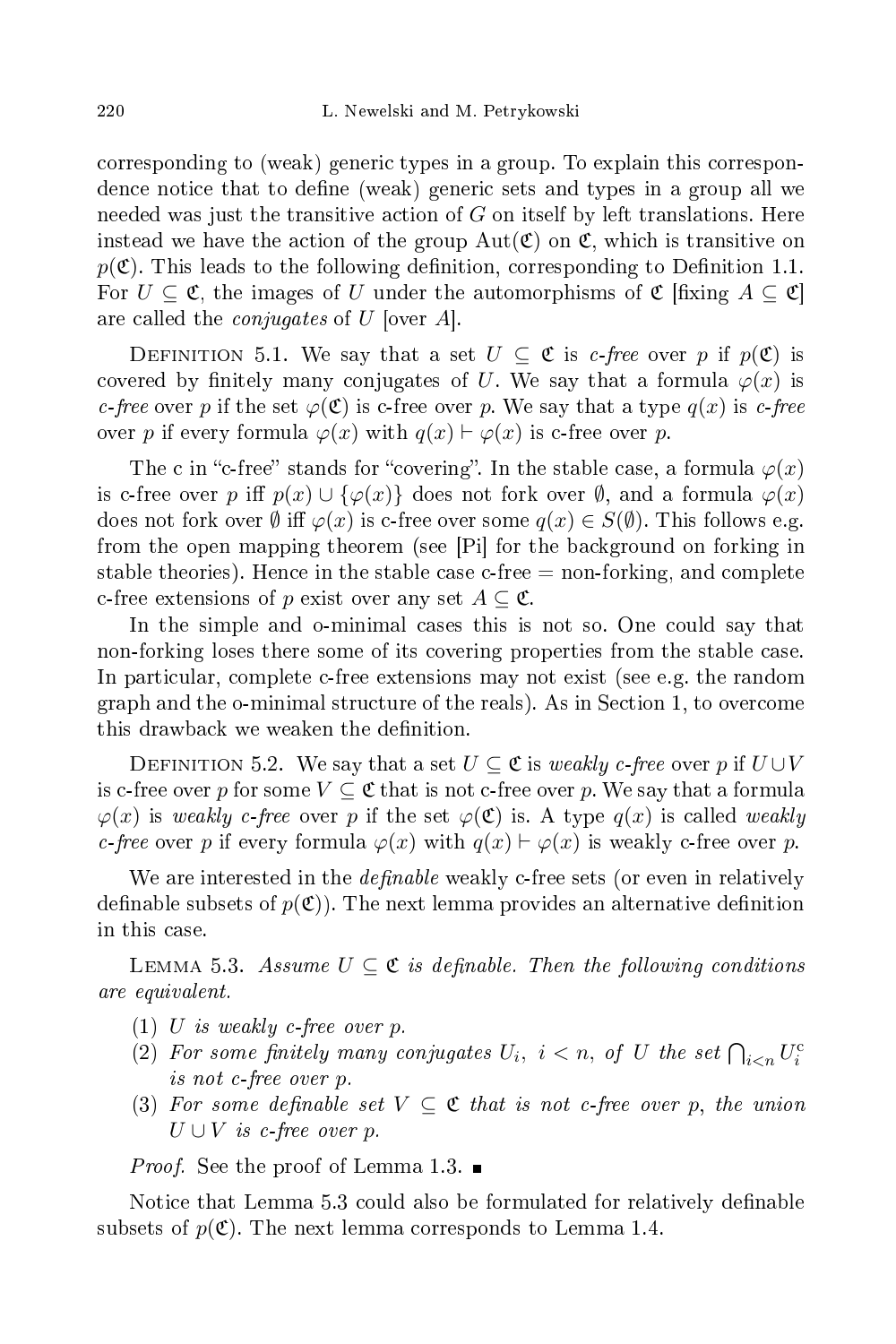LEMMA 5.4.

- (1) If  $U_1, U_2 \subseteq \mathfrak{C}$  are not weakly c-free over p, then  $U_1 \cup U_2$  is not weakly -free over p.
- (2) If  $q(x)$  is a (partial) type over  $A \subseteq \mathfrak{C}$  that is weakly c-free over p, then some  $q'(x) \in S(A)$  extending  $q(x)$  is weakly c-free over p. Necessarily,  $p(x) \subseteq q'(x)$ .

Let

$$
S_{\text{wcf},p}(A) = \{ q \in S(A) : q \text{ is weakly c-free over } p \}.
$$

We see that  $S_{\text{wcf},p}(A)$  is closed and non-empty. The next lemma corresponds to Lemma 1.5.

LEMMA 5.5.

- (1) Assume M is  $\aleph_0$ -saturated. If some type in  $S_{\text{wcf.}p}(M)$  is c-free over p, then they all are.
- (2) If there is just one type in  $S_{\text{wcf.}p}(A)$ , then it is c-free over p.

*Proof.* (1) Suppose some type  $q(x) \in S_{\text{wcf},p}(M)$  is not c-free over p. This means that some M-definable set  $U \subseteq \mathfrak{C}$  that is c-free over p can be divided into two M-definable sets A, B that are not c-free over p. Say,  $U = \varphi(\mathfrak{C}, m)$ ,  $A = \psi(\mathfrak{C}, m)$  and  $B = \chi(\mathfrak{C}, m)$  for some formulas  $\varphi, \psi, \chi$  and some  $m \subseteq M$ . Then there are some finitely many conjugates  $m_i \subseteq M$ ,  $i < n$ , such that  $p(x) \vdash \bigvee_{i \leq n} \varphi(x, m_i)$ . We will show that any type  $q' \in S_{\text{wcf},p}(M)$  is not c-free over  $p$ .

Since  $p(x) \subseteq q'(x)$ , we see that  $q'(x) \vdash \varphi(x, m_i)$  for some  $i < n$ . Then either  $q'(x) \vdash \psi(x, m_i)$  or  $q'(x) \vdash \chi(x, m_i)$ . Neither  $\psi(x, m_i)$  nor  $\chi(x, m_i)$  is c-free over  $p$ , hence  $q'$  is not either.

 $(2)$  A similar proof.  $\blacksquare$ 

As an example, notice that if T is o-minimal, then for any set of parameters A, any non-algebraic type  $p(x) \in S_1(\emptyset)$  has just two extensions in  $S_{\text{wcf},p}(A)$ , and none of them is c-free over p.

We can define (weakly) c-free formulas over, and extensions of, a type  $p' \in S(A)$  for any  $A \subseteq \mathfrak{C}$ . Then we can say that a formula  $\varphi(x)$  is (weakly) c-free over A if  $\varphi(x)$  is (weakly) c-free over some  $p'(x) \in S(A)$ . However, the notion of weak -freeness does not, in general, have the ni
e properties of non-forking from the stable or simple ase.

Recall that P denotes the space  $S_{xy}(\emptyset) \cap [p(x) \cup p(y)]$ . For any  $S \subseteq P$ and  $a \models p$  let

 $S_a = \{q(a, y) \in S_y(a) : q(a, y) \in S\}.$ 

In particular,  $P_a = S_y(a) \cap [p(y)]$ . Notice that  $S_a$  is relatively open in  $P_a$  iff  $S$  is relatively open in  $P$ . Let

$$
P_{\text{wcf}} = \{q(x, y) \in P : \text{for } a \models p, \ q(a, y) \text{ is weakly } c \text{-free over } p \}.
$$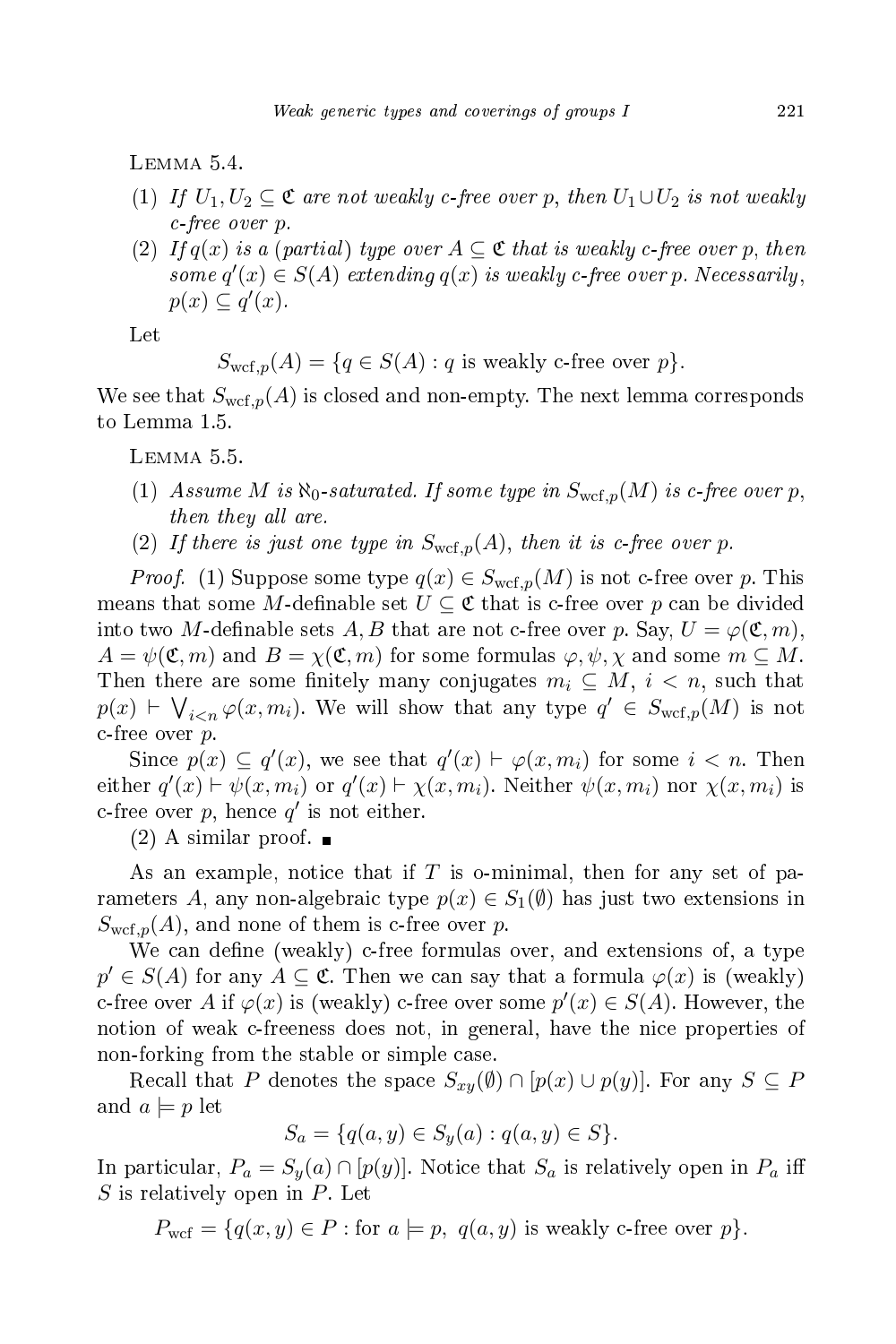Then  $P_{\text{wcf}}$  is closed, since its complement in P is relatively open in P. Notice that in general  $q(x, y) \in P_{\text{wcf}}$  does not imply  $q(y, x) \in P_{\text{wcf}}$ , since weak -freeness is not always symmetri
. The next proposition orresponds to Proposition 1.6.

PROPOSITION 5.6. Assume  $S \subseteq P_{\text{wcf}}$  is non-empty and relatively open. Then there are some finitely many  $c_i \models p, i \lt k$ , such that for every  $b \models p$ there is some  $d \models p$  such that  $tp(b, d) \in S$  and  $tp(c_i, d) \in S$  for some  $i < k$ .

*Proof.* In this proof a "definable set" will mean a "relatively definable subset of  $p(\mathfrak{C})$  or of  $p(\mathfrak{C})\times p(\mathfrak{C})$ . We identify definable sets with the formulas that (relatively) define them.

Choose a non-empty 0-definable set  $U\subseteq p(\mathfrak{C})\times p(\mathfrak{C})$  with

$$
S \supseteq P_{\text{wcf}} \cap [U(x, y)].
$$

We can assume that  $S = P_{\text{wcf}} \cap [U(x, y)]$ . Hence for any  $c \models p, U(c, y)$  is weakly c-free over p. Choose a (relatively) definable set  $V = V(e, \mathfrak{C}) \subseteq p(\mathfrak{C})$ that is not c-free over p, but  $U\cup V$  is c-free over p. Choose a finite set  $(c_i,e_i),$  $i < k$ , of conjugates of  $(c, e)$  such that

$$
p(y) \vdash \bigvee_{i < k} (U(c_i, y) \vee V(e_i, y)).
$$

As in the proof of Proposition 1.6 we show that

(\*) the set 
$$
(U(c, \mathfrak{C}) \cup V(e, \mathfrak{C})) \setminus S(c, \mathfrak{C})
$$
 is not c-free over p.

To finish the proof, we show that for every  $b \models p$  there is some  $d \in S(b, \mathfrak{C})$ with  $d \in \bigcup_{i \leq k} S(c_i, \mathfrak{C}).$ 

If not, then there is some  $b \models p$  such that  $d \notin \bigcup_{i \leq k} S(c_i, \mathfrak{C})$  for every  $d \in S(b, \mathfrak{C})$ . Still  $d \in \bigcup_{i < k} (U(c_i, \mathfrak{C}) \cup V(e_i, \mathfrak{C}))$ , and hence

$$
S(b, \mathfrak{C}) \subseteq \bigcup_{i < k} ((U(c_i, \mathfrak{C}) \cup V(e_i, \mathfrak{C})) \setminus S(c_i, \mathfrak{C})).
$$

Choose  $e_k$  so that for  $c_k = b$ ,  $(c_k, e_k)$  and  $(c, e)$  are conjugate. Then we see that

$$
U(c_k, \mathfrak{C}) \cup V(e_k, \mathfrak{C}) \subseteq \bigcup_{i \leq k} ((U(c_i, \mathfrak{C}) \cup V(e_i, \mathfrak{C})) \setminus S(c_i, \mathfrak{C})),
$$

hence the set on the right hand side is  $c$ -free over  $p$ . Thus so also is the set  $(U(c, \mathfrak{C}) \cup V(e, \mathfrak{C})) \setminus S(c, \mathfrak{C})$ , contradicting (\*). ■

COROLLARY 5.7. Assume  $S \subseteq P_{\text{wcf}}$  is non-empty and relatively open. Then there are some finitely many types  $r_i(x,y) \in P$ ,  $i \, < \, k$ , such that for every  $a,b \models p$  there are  $c,d \models p$  with  $tp(a,c) \in \{r_i \, : \, i \, < \, k\}$  and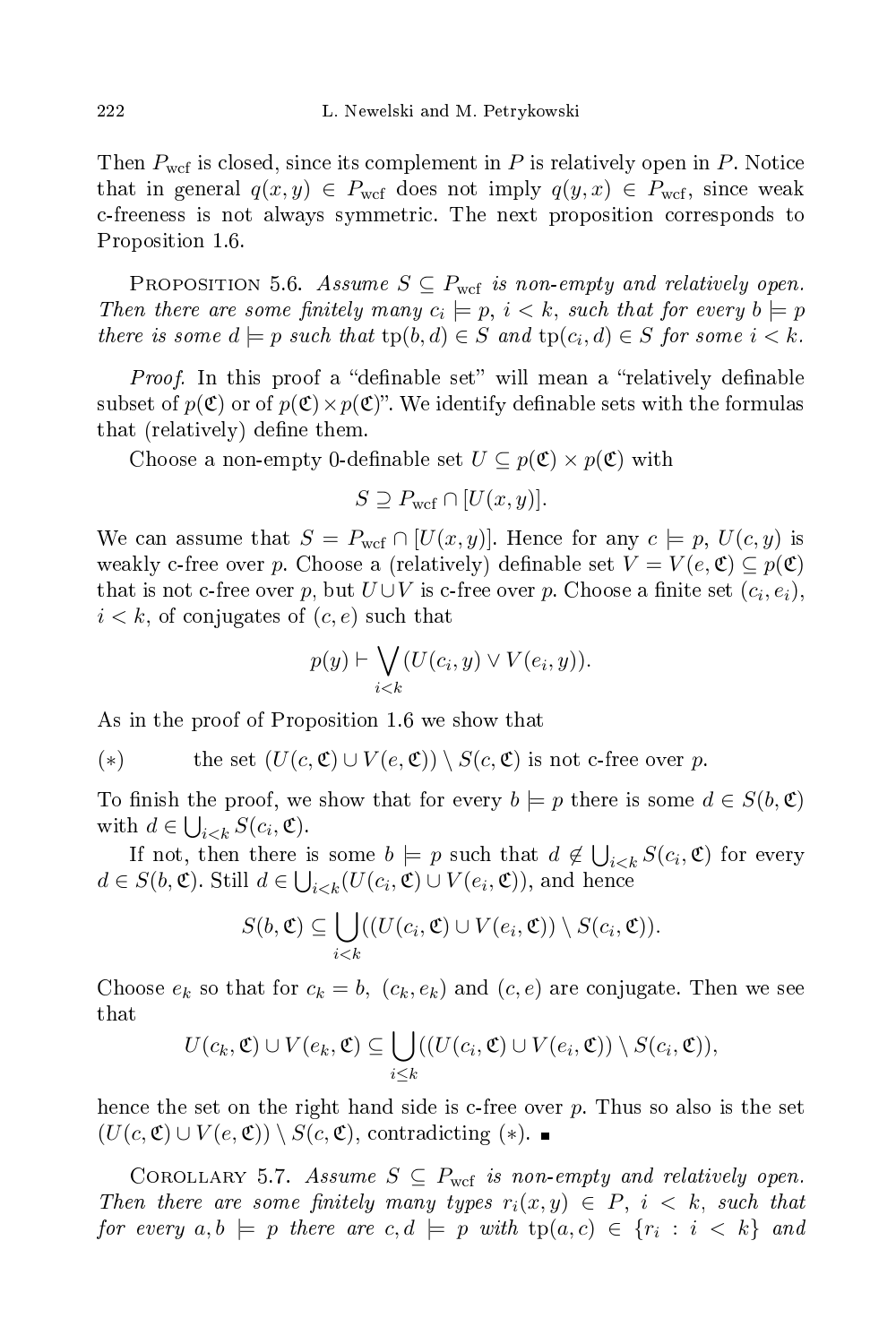$\text{tp}(c,d), \text{tp}(b,d) \in S$ . Moreover, for every  $a \models p$  we can choose  $c_i \models r_i(a,y),$  $i < k$ , so that for every  $b \models p$  there are c,d as above so that additionally  $c \in \{c_i : i < k\}.$ 

*Proof.* Let  $c_0, \ldots, c_{k-1}$  be as in the proof of Proposition 5.6. Let  $r_i =$  $tp(c_0, c_i)$ . Now consider an arbitrary  $a \models p$ . Applying an automorphism of  $\mathfrak{C}$  we can assume  $c_0 = a$ . Then by Proposition 5.6 we are done.

The next corollary was proved in [NP]. Here we give a different proof.

COROLLARY 5.8. Assume  $P$  is covered by countably many closed sets  $X_n$ ,  $n < \omega$ . Then there are some finitely many types  $r_i \in P$ ,  $i < k$ , and a natural number n such that for every  $a, b \models p$  there are  $c, d \models p$  with  $tp(a, c) \in \{r_i, i < k\}$  and  $tp(c, d), tp(b, d) \in X_n$ .

*Proof.* By the Baire category theorem some of the sets  $X_n \cap P_{\text{wcf}}$  have non-empty relative interior in  $P_{\text{wcf}}$ , so Corollary 5.7 applies.

In the case of a simple theory, weakly c-free extensions are related to non-forking extensions.

LEMMA 5.9. Assume T is simple and  $\varphi(x,a)$  is weakly c-free over  $p \in$  $S(\emptyset)$ . Then  $\varphi(x, a)$  does not fork over  $\emptyset$ .

*Proof.* Choose a formula  $\psi(x, b)$  such that  $\psi$  is not c-free over p and  $\varphi(x,a) \vee \psi(x,b)$  is c-free over p. So for some  $f_i \in \text{Aut}(\mathfrak{C}), i < k$ , we have  $p(x) \vdash \varphi'(x, a') \vee \psi'(x, b'),$  where

$$
\varphi'(x, a') = \bigvee_{i < k} \varphi(x, f_i(a)) \quad \text{and} \quad \psi'(x, b') = \bigvee_{i < k} \psi(x, f_i(b)).
$$

Then  $\psi'(x, b')$  is still not c-free over p. Suppose  $\varphi(x, a)$  forks over  $\emptyset$ . Then  $\varphi'(x,a')$  also forks over  $\emptyset$ , hence it divides over  $\emptyset$ . Thus for some  $g_j \in \operatorname{Aut}(\mathfrak{C}),$  $j < l$ , the set  $\{\varphi'(x, g_j(a')) : j < l\}$  is inconsistent. We see that

$$
p(x) \vdash \bigvee_{j < l} \psi'(x, g_j(b')),
$$

hence  $\psi'(x, b')$  is c-free over p, a contradiction.

Again, we do not know a simple theory where weak c-freeness  $\neq$  nonforking.

6. Open problems. We end this paper with a set of problems and questions.

PROBLEM 1. Find a group definable in a simple theory where weak generic  $\neq$  f-generic, or prove that in some cases still weak generic  $=$  f-generic.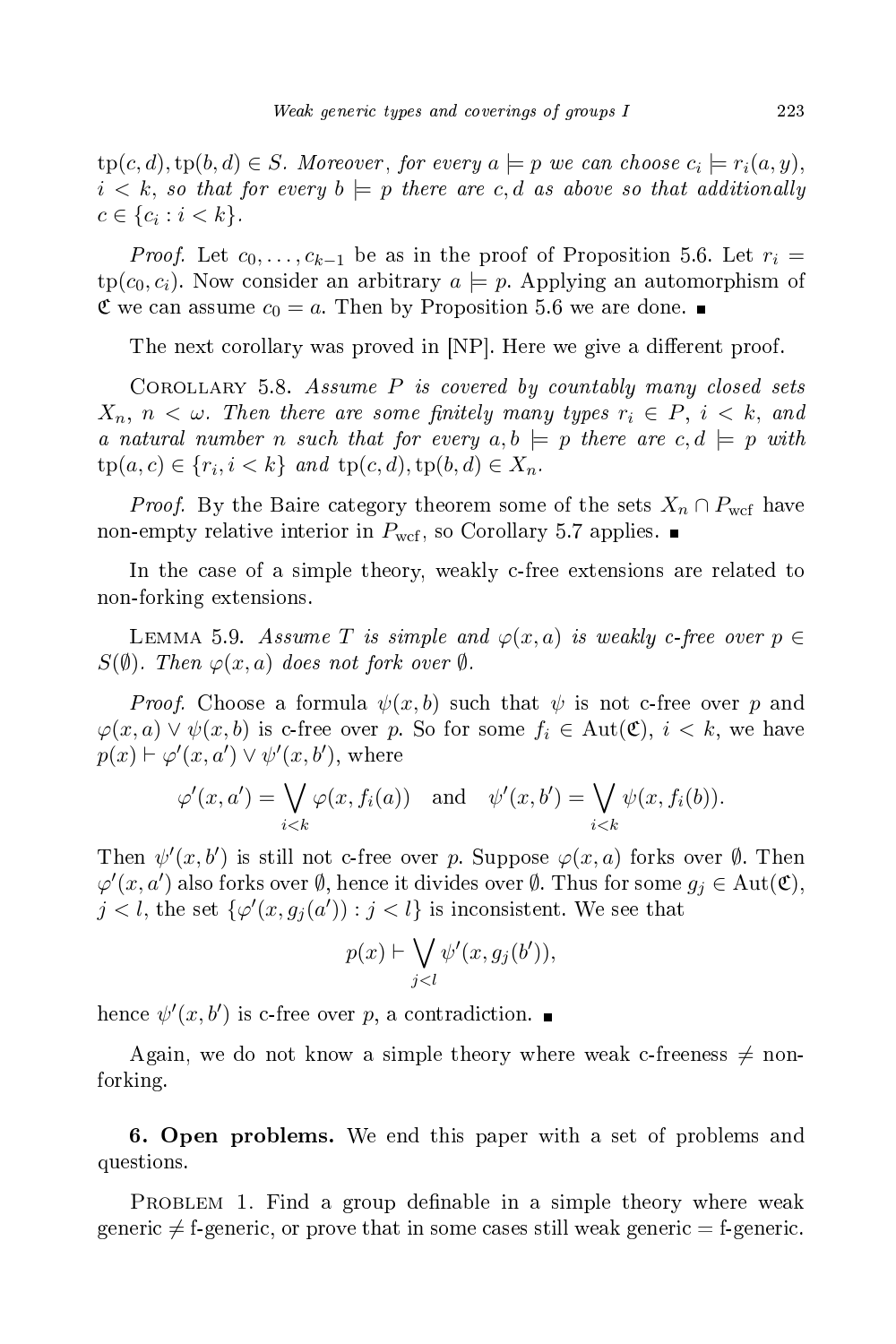PROBLEM 2. The first application of generic types was the fact that a stable group G with regular generic types is abelian-by-finite  $[P_0]$ . Is there a counterpart of this result for weak generic types?

PROBLEM 3. Find a simple theory where weak c-freeness  $\neq$  non-forking, or prove that in some cases still weak  $c$ -freeness  $=$  non-forking.

PROBLEM 4. Determine the number  $k$  of steps needed to generate the group  $G$  (defined in the introduction) in the situation where  $G$  is definable in an o-minimal or simple theory. As we know, there are two possibilities: either  $k = 2$  or  $k = 2.5$ . Is it true that in the o-minimal case  $k = 2$  holds? The crucial point here may be to realize how closely we may describe (by a type-definable set) a free subgroup of  $G$ .

PROBLEM 5. Assume G is an  $\aleph_0$ -saturated group, covered by countably many sets  $X_n$ ,  $n < \omega$ . Corollary 1.7 says that in this case G is generated by finitely many of them, in finitely many steps. Is this still true if  $X_n$  are Borel? Can we still find a bound on the number of steps needed to generate G (maybe depending on the Borel class of the sets  $X_n$ )? This seems related to the question of how the notion of first Baire category is related to the group operation of G. In general, our results on  $\aleph_0$ -saturated groups show some similarity to those for compact topological groups.

Assume G is a compact topological group, covered by countably many Borel sets  $X_n$ ,  $n < \omega$ . Then they have the Baire property (and are also measurable with respect to the Haar measure). Hence there is some  $n < \omega$ and some open non-empty set  $U\subseteq G$  such that  $U\setminus X_n$  is meager. It is easy to see that then G is generated by some finitely many of  $X_n$ 's in finitely many steps.

PROBLEM 6. Strengthen Theorem 2.4 to make it hereditary. That is, define a property C of subsets of an  $\aleph_0$ -saturated group G such that if a type-definable set  $X \subseteq G$  satisfies C, then  $G = X \cdot X^{-1}$ , and if X is split into countably many type-definable sets  $X_n$ ,  $n < \omega$ , then for some n also  $X_{\leq n}$  satisfies C.

## Referen
es

- [Be] G. Bergman, *Generating infinite symmetric groups*, preprint, 2004.
- [Ne1] L. Newelski, M-qap conjecture and m-normal theories, Israel J. Math. 106 (1998), 285311.
- [Ne2]  $-$ , The diameter of a Lascar strong type, Fund. Math. 176 (2003), 157-170.
- [NP L. Newelski and M. Petrykowski, Coverings of groups and types, J. London Math. Soc.  $(2)$  71  $(2005)$ , 1-21.
- [Pi] A. Pillay, *Geometric Stability Theory*, Clarendon Press, Oxford, 1996.
- [Po] B. Poizat, Groupes stables, avec types génériques réguliers, J. Symbolic Logic 48  $(1983), 339 - 355.$